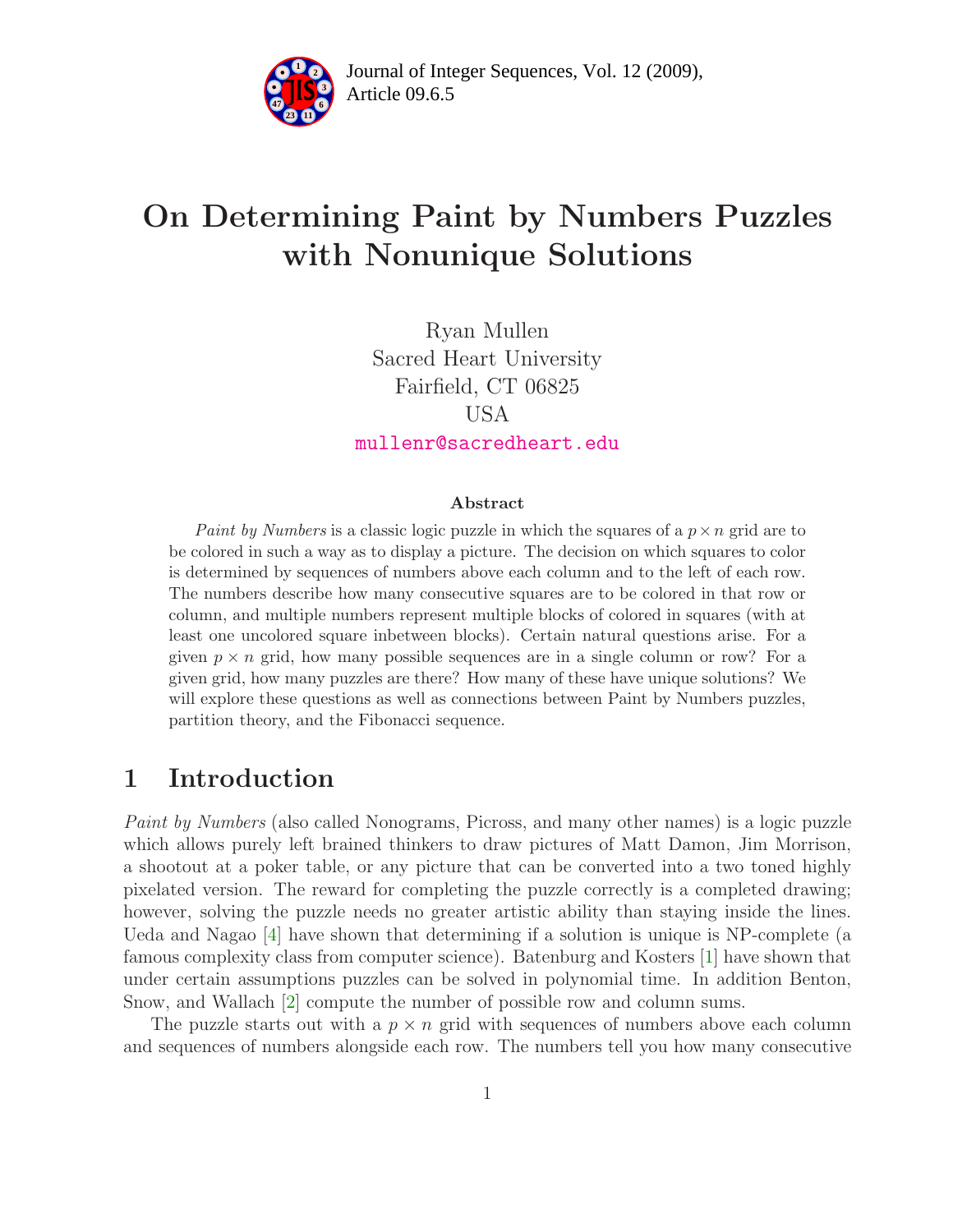squares in the column or row need to be colored in. If there is more than one number in the sequence then there must be at least one uncolored (white) space between the colored (black) spaces. Figure [1](#page-1-0) is an example of a small puzzle.



<span id="page-1-0"></span>Figure 1: Example of a small puzzle

Initially we see that along the bottom and in the middle column we must have 5 black squares, and there is exactly room for 5. Thus we can fill in the following:

|                | $\mathbf{1}$ | $\sqrt{2}$<br>1 | $\rm 5$ | $\sqrt{2}$<br>1 | 1 |
|----------------|--------------|-----------------|---------|-----------------|---|
| $\mathbf{1}$   |              |                 |         |                 |   |
| $\overline{3}$ |              |                 |         |                 |   |
| $\overline{3}$ |              |                 |         |                 |   |
| $\mathbf{1}$   |              |                 |         |                 |   |
| $\overline{5}$ |              |                 |         |                 |   |

Figure 2: Intermediate stage

Next we note that the top row is completed. That leaves only four remaining squares in which to fill columns 2 and 4 and that is just barely enough. See Figure [3.](#page-1-1)

|                | 1 | $\sqrt{2}$ | $\overline{5}$ | $\overline{2}$ | 1 |
|----------------|---|------------|----------------|----------------|---|
| $\mathbf{1}$   |   |            |                |                |   |
| $\overline{3}$ |   |            |                |                |   |
| $\overline{3}$ |   |            |                |                |   |
| $\mathbf{1}$   |   |            |                |                |   |
| $\overline{5}$ |   |            |                |                |   |

<span id="page-1-1"></span>Figure 3: Finished picture

The puzzle is complete, and we have "drawn" a lonely tree.

If a sequence such as 3, 1, 4 is listed alongside a row of the puzzle, then we know that there must be 3 black squares, at least one white, one black square, at least one white, and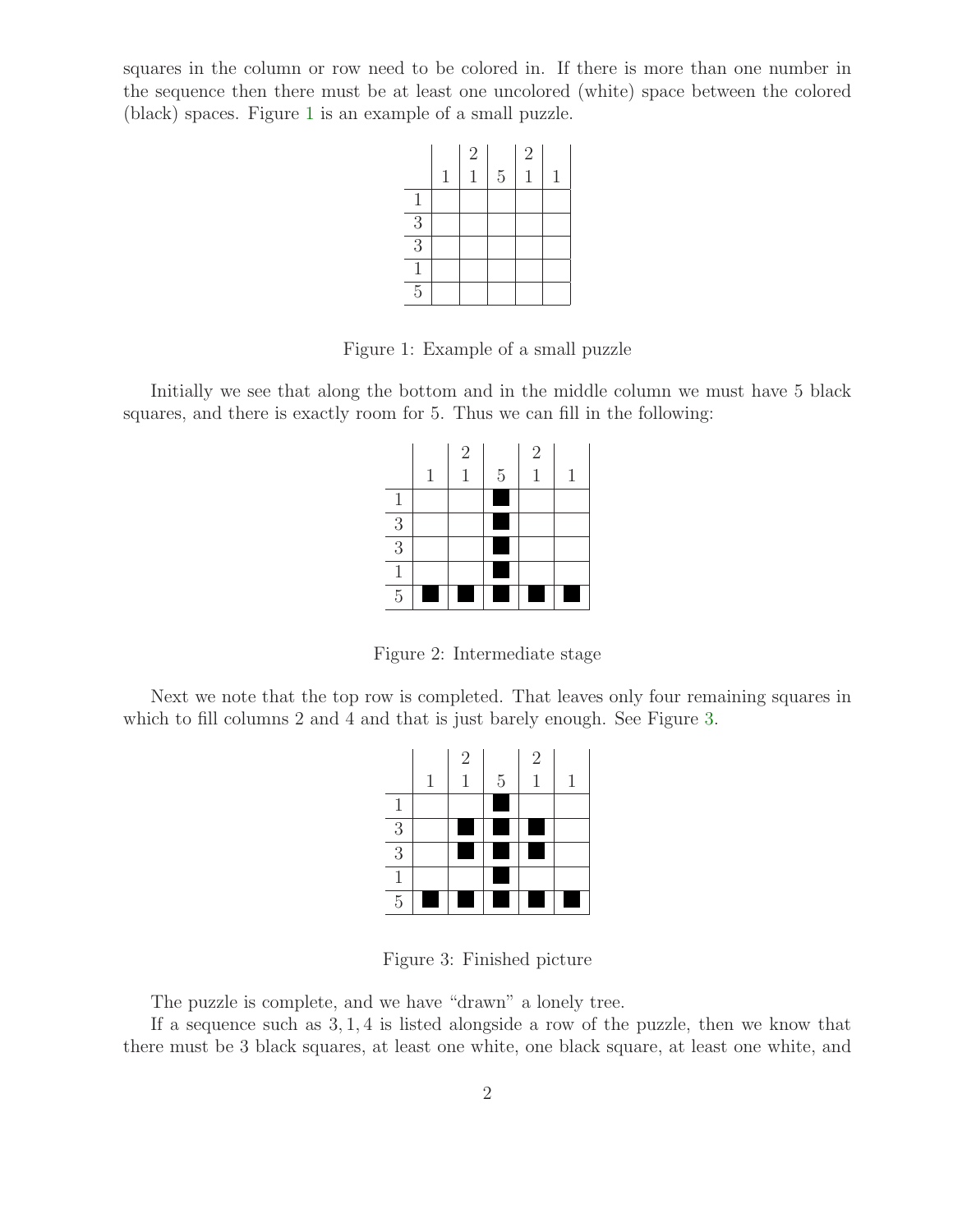then 4 black squares. There may or may not be white squares before the 3 black and after the 4 black. The order is important as 4, 1, 3 would describe a different coloring. Depending on how large the puzzle is, we may or may not be sure certain squares are colored. For example if  $n = 10$  then we know exactly which squares are to be colored (see Figure [4\)](#page-2-0).



<span id="page-2-0"></span>Figure 4: Forced coloring with 10 squares

If  $n = 11$ , then there are four possible configurations; however all four have the black squares in Figure [5.](#page-2-1)



<span id="page-2-1"></span>Figure 5: Forced coloring with 11 squares

Filling in the remaining black squares can be done using information from the columns and the other rows. If  $n = 14$  or more, then we would not be able to fill in any of the squares in this row without using information from the rest of the puzzle because this sequence uses 10 squares and there would be at least 4 left over. That leaves the largest piece of 4 with two nonoverlapping possible locations. We define a *forceless* sequence to be a sequence such that no partial coloring can be determined without the aid of the rest of the puzzle (see Figure [6\)](#page-4-0).

### 2 Number of possible sequences

For any  $p \times n$  puzzle there are p sequences of natural numbers one to the left of each row and there are *n* sequences of natural numbers one above each column. For a row sequence  ${a_j}_{j=1}^i = \mathbf{a_j}$  we define  $l(\mathbf{a_j})$  to be the *length* of the sequence, which is the fewest number of columns needed for that sequence to fit in a puzzle. Since there must be at least one white square between each string of black squares the formula is

$$
l(\mathbf{a_j}) = \sum_{j=1}^{i} a_j + i - 1.
$$

Also define the norm of a row sequence as

$$
\|\mathbf{a_j}\| = \max_{1 \le j \le i} a_j.
$$

A row sequence  $a_j$  in a puzzle with n columns would be forceless if  $a_j \neq \{\}$  and

 $l(a_i) + ||a_i|| < n.$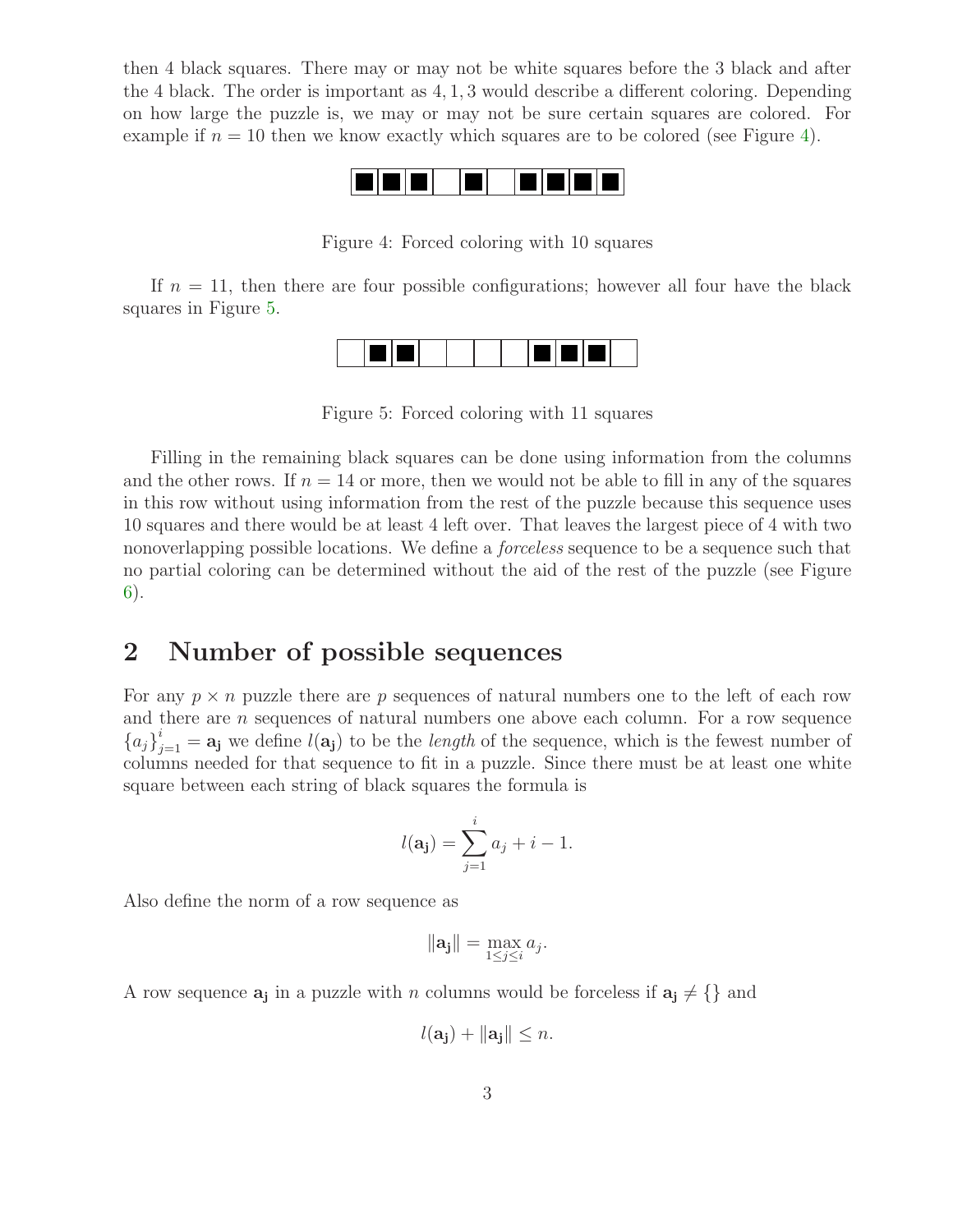Column sequences have corresponding definitions but we will focus on row sequences. For a given  $n$ , just how many sequences are allowable? Somewhat surprisingly the number of sequences follows a well known sequence. The Fibonacci sequence  $F_n$  (A000045) is determined recursively as

$$
F_1 = F_2 = 1;
$$
  

$$
F_n = F_{n-1} + F_{n-2}.
$$

Theorem 2.1. *For a puzzle with* n *columns, the number of row sequences that describe a coloring which fits in the puzzle is*  $F_{n+2}$ *.* 

*Proof.* Let  $b_n$  be the number of sequences in a puzzle with n columns. For the case  $n = 1$ , there are 2 possible sequences: {} and 1. Thus  $b_1 = 2$ . For the case  $n = 2$ , there are 3 possible sequences: {}, 1, and 2. Thus  $b_2 = 3$ . If  $n > 2$ , the number of sequences allowed is  $b_{n-1}$  plus the number of sequences of length n. If a sequence has length n and has i entries, then there must be  $i-1$  white squares and  $n-i+1$  black squares. To count the number of sequences, think of starting with a long string of  $n - i + 1$  black squares and then choosing  $i-1$  places to cut the string of black squares and placing a white squares in the cuts. We can only cut between black squares and not in the middle of any square. Thus there are  $n-i$ possible cutting points and  $i - 1$  cuts needed to be made, and the cutting order is irrelevent which gives  $\binom{n-i}{i-1}$  $i-1$ ) sequences of i numbers of length n. Thus

$$
b_n = b_{n-1} + \sum_{i=1}^{\lfloor \frac{n+1}{2} \rfloor} {n-i \choose i-1}
$$
  
=  $b_{n-1} + \sum_{i=0}^{\lfloor \frac{n-1}{2} \rfloor} {n-i-1 \choose i}$   
=  $b_{n-1} + 1 + \sum_{i=1}^{\lfloor \frac{n-1}{2} \rfloor} {n-i-2 \choose i} + {n-i-2 \choose i-1}$   
=  $b_{n-1} + \sum_{i=1}^{\lfloor \frac{n}{2} \rfloor} {n-i-1 \choose i-1} + \sum_{i=1}^{\lfloor \frac{n-1}{2} \rfloor} {n-i-2 \choose i-1}$   
=  $2b_{n-1} - b_{n-3}$ .

If we assume  $b_{n-1} = b_{n-2} + b_{n-3}$  and use induction, we have

$$
b_n = b_{n-1} + b_{n-2} + b_{n-3} - b_{n-3}
$$
  
=  $b_{n-1} + b_{n-2}$ .

So the sequence  $b_n$  has the same recursion as the Fibonacci sequence but is shifted since  $b_n$ starts with 2 and 3 rather than 1 and 1. So  $b_n = F_{n+2}$ .  $\Box$ 

This proof also illustrates the closed form formula for the Fibonacci numbers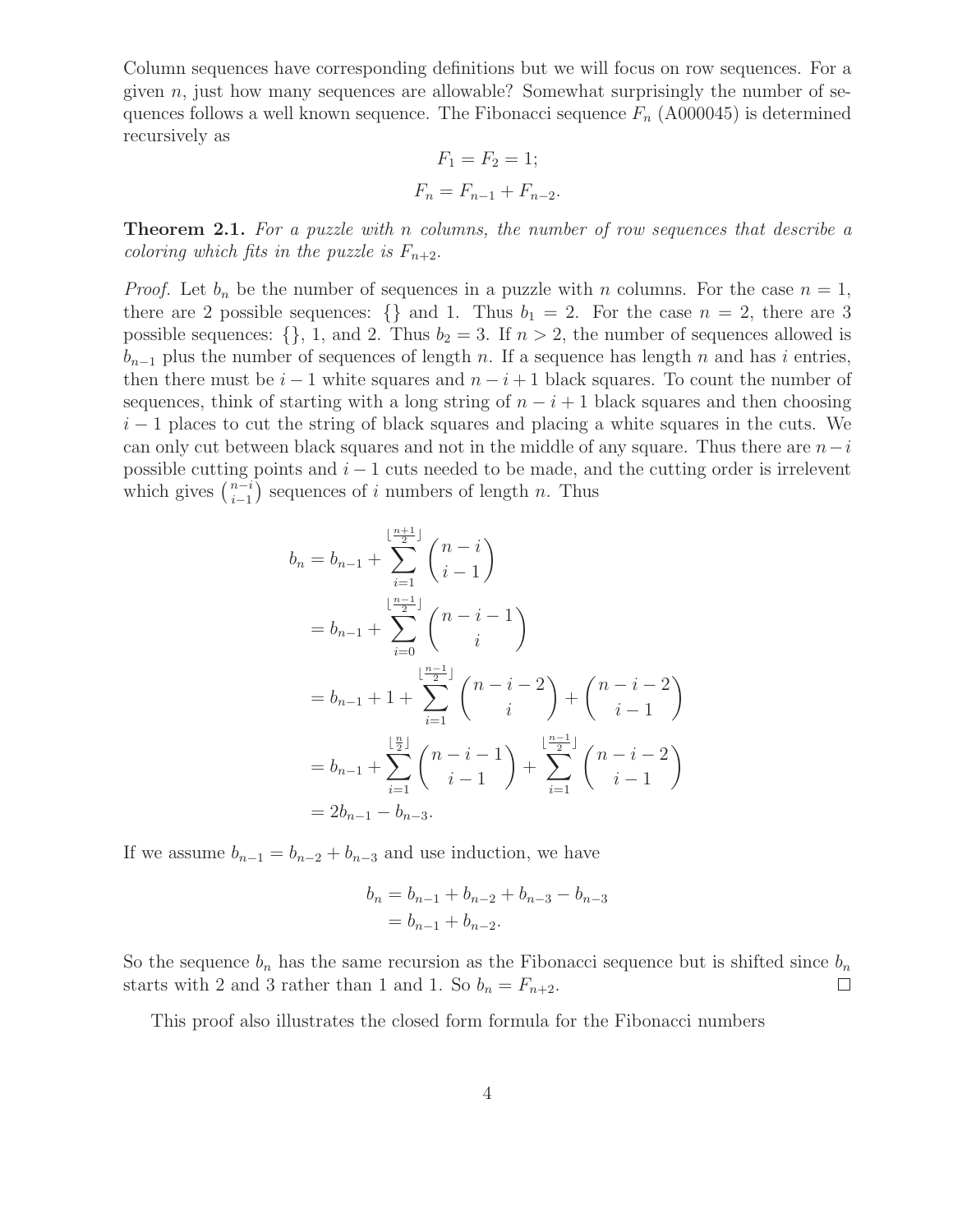$$
F_n = \sum_{i=1}^{\lfloor \frac{n+1}{2} \rfloor} \binom{n-i}{i-1}.
$$

When counting the number of sequences of length  $n$ , we are almost counting the partitions of  $n - i$  into  $i - 1$  pieces and to get all the partitions of  $n - i$  we could simply sum over all possible numbers of pieces. If it were not for the seemingly trivial detail that some of the partitions could be counted numerous times, this would work. For example the partition  $\{1, 1, 2\}$  of 5 would get counted 3 times since  $(2, 1, 1), (1, 2, 1)$  and  $(1, 1, 2)$  are different row sequences.

### 3 Forceless sequences

In the process of solving a Paint by Numbers puzzle, the first thing to look for are sequences that force a coloring. But just how rare is a sequence with no forcing? A sequence would be forceless if in at least two possible colorings, the largest block of squares are nonoverlapping. In Figure [6](#page-4-0) we see that the largest block of black squares, 4, has no overlapping between the extreme left and extreme right color placements. Thus 3, 1, 4 would be a forceless row sequence in a puzzle with 14 columns. The goal of the remainder of the paper is to count the number of forceless sequences.



<span id="page-4-0"></span>Figure 6: Extreme left and extreme right of color placement

In general, we get a forceless sequence in a puzzle with  $n$  columns if the row sequence  ${a_i}$  satisfies

$$
\|\mathbf{a}_j\| + l(\mathbf{a}_j) \leq n.
$$

For the moment, let's consider sequences with a fixed length m. If this sequence is to be forceless, then its maximum norm is  $n - m$ . Let  $A_{m,k}$  denote the sequences of length m and maximum norm  $k$ . To count all forceless sequences in a puzzle with  $n$  columns we need only sum  $A_{m,n-m}$  over all possible lengths. That is, the number of forceless sequences, denoted  $G_n$ , is

$$
G_n = \sum_{m=0}^{n-1} A_{m,n-m}.
$$

To calculate  $A_{m,k}$ , it is easier to fix the maximum norm and let the length vary. We start with  $k = 1$ . Since the maximum norm is one, the sequence must consist entirely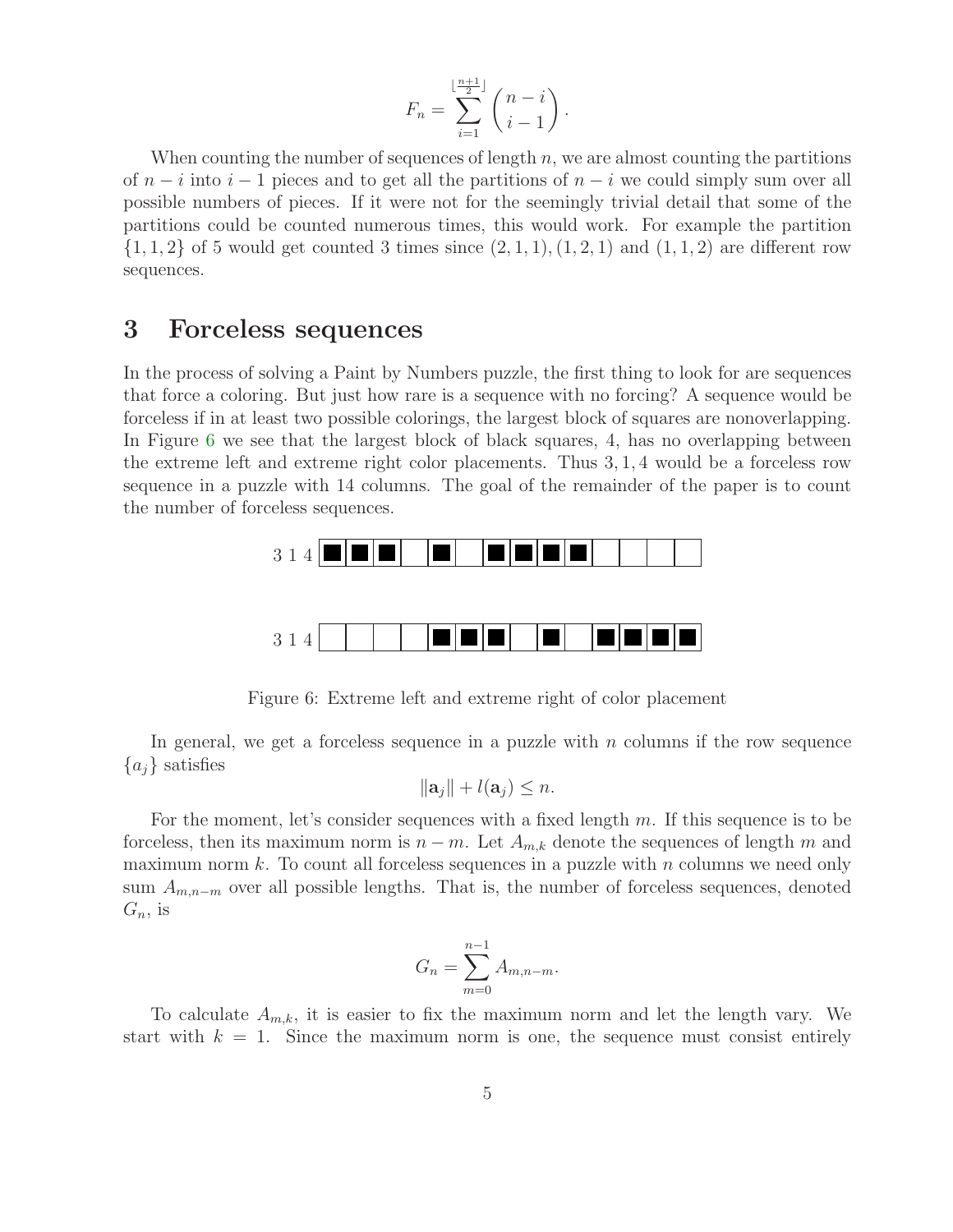of ones. Say there are r ones. The length of a sequence consisting entirely of ones is  $l(\mathbf{a}_j) = r + r - 1 = 2r - 1$ . Therefore if m is odd, there is one sequence with maximum norm 1, and if m is even, there are no such sequences. That is  $A_{m,1} = 1$  for m odd, and  $A_{m,1} = 0$ for m even.

Moving on to  $k = 2$ , there is only the sequence  $\{1\}$  of length 1 and there is only the sequence  $\{2\}$  of length 2. So  $A_{1,2} = A_{2,2} = 1$ . Considering  $A_{m,2}$ , we are counting the number of sequences of length  $m$  and maximum norm 2. There are two ways these sequences could come about. Either we addend a 1 to a sequence of length  $m-2$  or addend a 2 to a sequence of length  $m - 3$ . Therefore  $A_{m,2} = A_{m-2,2} + A_{m-3,2}$ .

For a general k, similar reasoning shows  $A_{1,k} = A_{2,k} = 1$ . For  $m \leq k$ , the sequence  $\{m\}$ has length  $m$  and max norm less than or equal to  $k$ , and is not obtained from addending a number to a previously counted sequence. However, all other sequences are obtained in this manner. The remaining sequences of length  $m$  are obtained by addending a 1 to the sequences of length  $m-2$ , addending a 2 to the sequences of length  $m-3, \ldots$ , or addending a  $m-2$  to the sequence of length 1. If  $m > k$ , then the sequence  $\{m\}$  has a norm which is too large; thus that sequence would not be counted. So all sequences are obtained by addending a number to a previous sequence. The sequences of length  $m$  are obtained by addending a 1 to the sequences of length  $m-2$ , addending a 2 to the sequences of length  $m-3,\dots$ , or addending an m to the sequences of length  $m - k - 1$ . From this we obtain the following formula:

$$
A_{m,k} = \begin{cases} 1 + \sum_{j=1}^{m-2} A_{j,k}, & m \leq k; \\ \sum_{j=m-k-1}^{m-2} A_{j,k}, & m > k. \end{cases}
$$

Simple induction arguments can be used to obtain

$$
A_{m,k} = \begin{cases} F_m, & m \le k; \\ A_{m-1,k} + A_{m-2,k} - A_{m-k-2,k}, & m > k. \end{cases}
$$

For  $k = 1, \ldots, 9$ , these sequences are in the On-Line Encyclopedia of Integer Sequences,  $A_{m,1}$  (A000035),  $A_{m,2}$  (A000931),  $A_{m,3}$  (A013979),  $A_{m,4}, \ldots, A_{m,9}$  (A013982),..., (A013987).

It is worth noting that for every fixed m,  $A_{m,k}$  is an increasing sequence in k. In other words, if the length is fixed and the maximum norm is allowed to increase, more sequences would be obtained. Also for every fixed  $k > 1$ ,  $A_{m,k}$  is an increasing sequence in m. Also notice that if we fix a length  $m$  and consider the sequence in that row, the sequence is bounded. In fact, it is bounded by the mth Fibonacci number. This should by no means be surprising since  $m$  represents the length of sequence, and as we increase the maximum norm (largest piece size) we will eventually get all sequences of length  $m$ , which we have already decided is determined by the Fibonacci sequence.

To obtain  $G_n$ , we simply add all terms such that  $m + k = n$ ; that is, add along diagonals in Table [1.](#page-6-0) Table [2](#page-6-1) gives the values of  $G_n$  up to  $n = 11$ .

So far we have outlined a way of computing the number of forceless row sequences for any number of columns  $n$ . It would be nice to have a closed form formula to do this more efficiently. That goal seems unlikely to be met, however other questions can be answered about  $\{G_n\}$ . In the remainder of the paper we will discuss the growth rate of  $\{G_n\}$  and how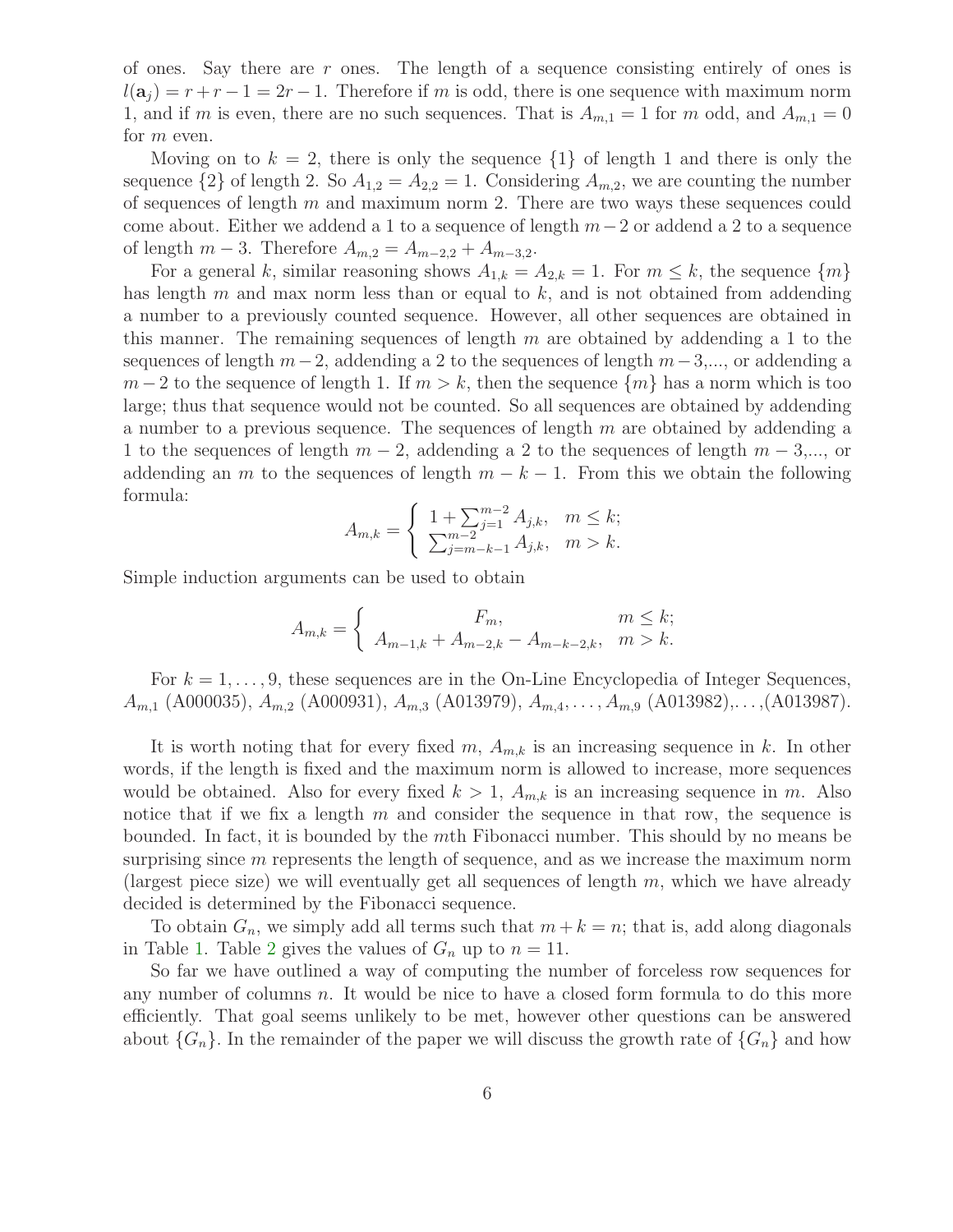| $m, k \rightarrow$ |                  | $\overline{2}$ | 3              | 4  | 5              | 6              |    | 8  | 9  | 10             |
|--------------------|------------------|----------------|----------------|----|----------------|----------------|----|----|----|----------------|
| 1                  |                  |                | 1              | 1  | 1              | 1              | 1  | 1  | 1  | 1              |
| 2                  |                  |                |                | 1  | 1              | 1              |    |    |    |                |
| 3                  |                  |                | 2              | 2  | $\overline{2}$ | $\overline{2}$ | 2  | 2  | 2  | $\overline{2}$ |
| $\overline{4}$     | $\left( \right)$ | 2              | $\overline{2}$ | 3  | 3              | 3              | 3  | 3  | 3  | 3              |
| 5                  |                  | 2              | $\overline{4}$ | 4  | 5              | $\overline{5}$ | 5  | 5  | 5  | 5              |
| 6                  |                  | 3              | 5              | 7  | 7              | 8              | 8  | 8  | 8  | 8              |
|                    | 1                | 4              | 8              | 10 | 12             | 12             | 13 | 13 | 13 | 13             |
| 8                  |                  | 5              | 11             | 16 | 18             | 20             | 20 | 21 | 21 | 21             |
| 9                  |                  |                | 17             | 24 | 29             | 31             | 33 | 33 | 34 | 34             |
| 10                 | $\left( \right)$ | 9              | 24             | 37 | 45             | 50             | 52 | 54 | 54 | 55             |
|                    |                  |                |                |    |                |                |    |    |    |                |

Table 1:  $A_{m,k}$  for  $1 \leq m, k \leq 10$ 

<span id="page-6-0"></span> $G_2 = 1$  $G_3 = 0 + 1 = 1$  $G_4 = 1 + 1 + 1 = 3$  $G_5 = 0 + 1 + 1 + 1 = 3$  $G_6 = 1 + 2 + 2 + 1 + 1 = 7$  $G_7 = 8$  $G_8 = 15$  $G_9 = 20$  $G_{10} = 33$  $G_{11} = 47$ 

<span id="page-6-1"></span>Table 2:  $G_n$  for small  $n$ 

<span id="page-6-2"></span>that growth relates to the growth rate of the Fibonacci sequence. In particular we will prove the following results.

**Theorem 3.1.** For every  $n, G_n \geq C_1 \frac{\phi^n}{n}$  $\frac{b^n}{n}$ , where  $\phi$  *is the golden ratio.* 

<span id="page-6-3"></span>**Theorem 3.2.** For every  $n, G_n \leq C \frac{\ln n \phi^n}{n}$  $\frac{n\phi^n}{n}$ .

But first we present an alternate method for computing the sequence  $\{G_n\}$ .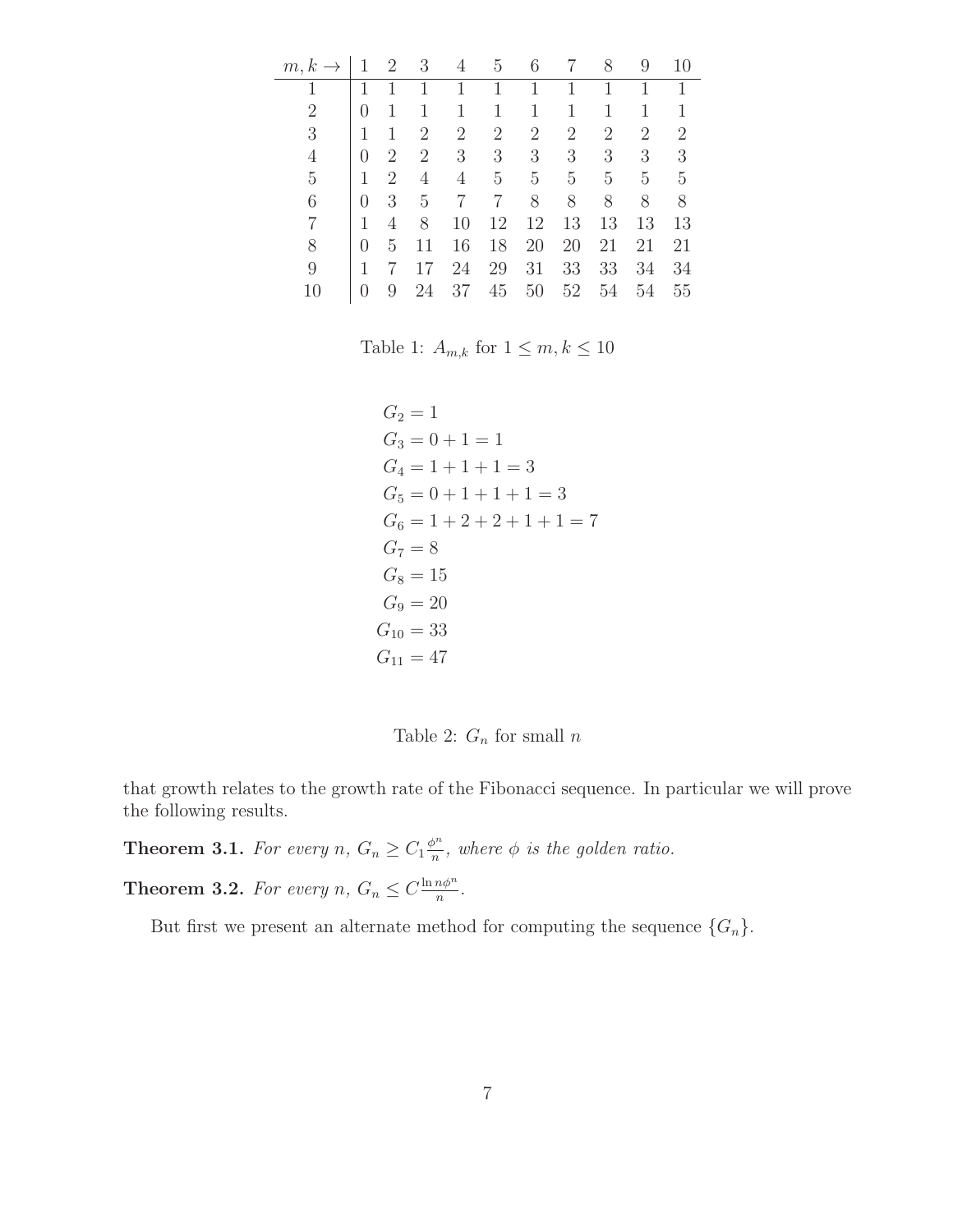# 4 Generating polynomial

We can also use polynomials to find the sequence  $\{G_n\}$ . Consider the polynomial

<span id="page-7-0"></span>
$$
x^i \left(\sum_{j=1}^k x^j\right)^{i+1}.\tag{4.1}
$$

For a fixed k, let us examine this polynomial as i goes from 0 to  $\infty$ . When  $i = 0$ , the coefficient of  $x^m$  in  $(4.1)$  is the number of ways to pick one number between 1 and k with sum m. In the context of Paint by Numbers puzzles, the coefficient of  $x^m$  is the number of sequences with norm k, length m, and one entry. When  $i = 1$ , the coefficient of  $x^{m-1}$  in  $\left(\sum_{j=1}^k x^j\right)^{i+1}$  is the number of ways to pick two numbers between 1 and k with sum  $m-1$ . Again in our context, we have the number of sequences with norm  $k$ , length  $m$ , and two entries. Thus the coefficient of  $x^m$  in [\(4.1\)](#page-7-0) is the number of sequences with norm k, length m, and two entries. For a general i, the coefficient of  $x^{m-i}$  in  $\left(\sum_{j=1}^{k} x^j\right)^{i+1}$  is the number of sequences with norm k, length m, and  $i+1$  entries. Hence the coefficient of  $x^m$  in [\(4.1\)](#page-7-0) is the number of sequences with norm k, length m and  $j+1$  pieces. If we sum over all possible numbers of pieces, we will have all sequences of length  $m$  and norm  $k$ . Therefore,

$$
\sum_{m=1}^{\infty} x^m A_{m,k} = \sum_{j=0}^{\infty} x^j \left(\sum_{i=1}^k x^i\right)^{j+1}.
$$
 (4.2)

Now we compute the generating polynomial for  $G_n$  as follows:

$$
\sum_{n=1}^{\infty} G_n x^n = \sum_{n=1}^{\infty} x^n \sum_{k=1}^{n-1} A_{n-k,k}
$$
  
= 
$$
\sum_{k=1}^{\infty} \sum_{n=k+1}^{\infty} x^n A_{n-k,k}
$$
  
= 
$$
\sum_{k=1}^{\infty} x^k \sum_{m=1}^{\infty} x^m A_{m,k}
$$
  
= 
$$
\sum_{k=1}^{\infty} x^k \sum_{j=0}^{\infty} x^j \left(\sum_{i=1}^k x^i\right)^{j+1}.
$$

### 5 Lower bound for  $G_n$

#### 5.1 The main idea

Unfortunately  $G_n$  is not itself a linear recursion so finding a closed form formula for it is a daunting task. However, the columns (fix k and consider the sequence  $A_{m,k}$  in m) are linear recursions. We will use this fact along with some clever observations to find asymptotic results for  $G_n$ .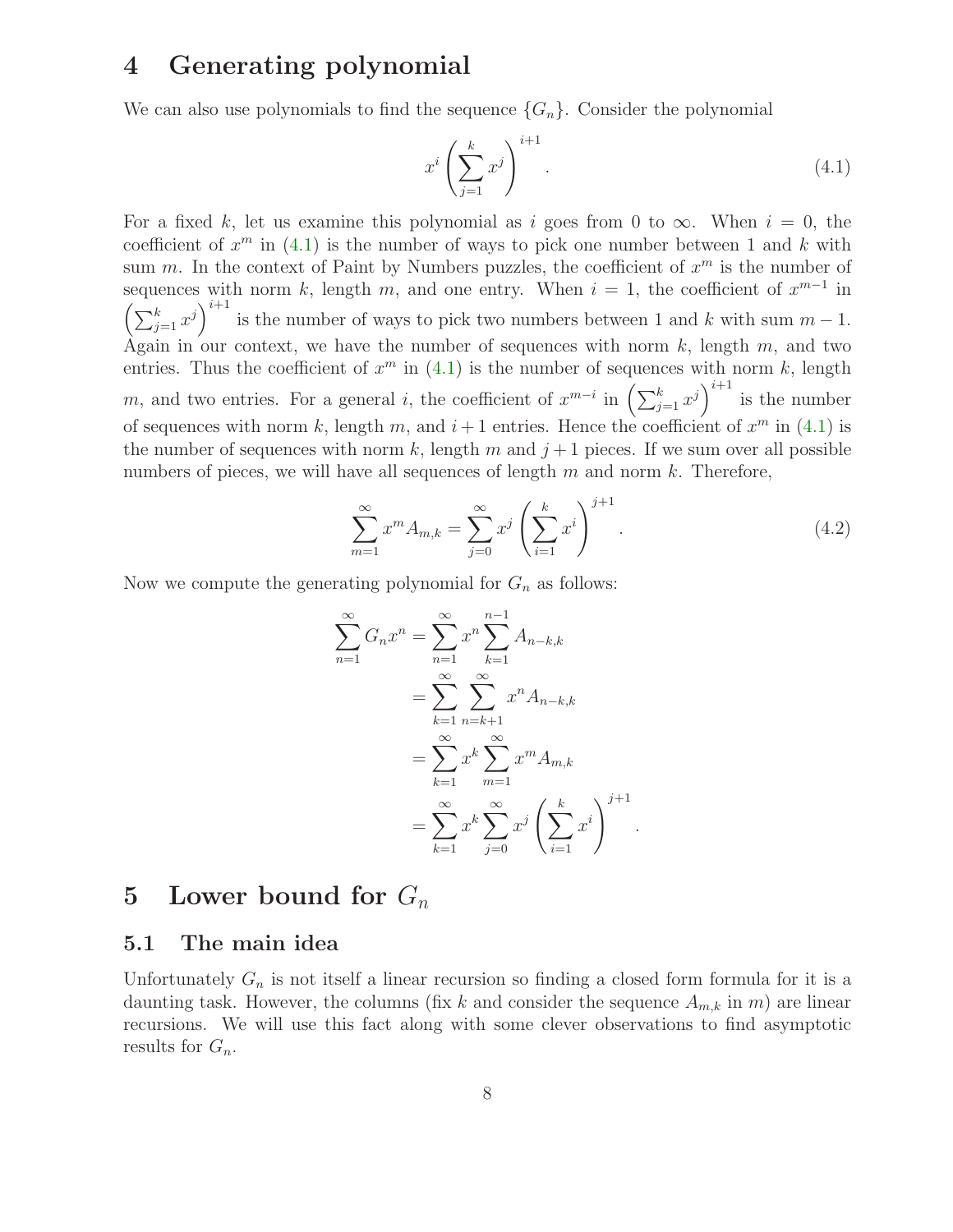| m, k<br>$\rightarrow$ | 1        | $\overline{2}$ | 3              | 4              | 5              | 6              |    | 8              | 9              | 10 |
|-----------------------|----------|----------------|----------------|----------------|----------------|----------------|----|----------------|----------------|----|
|                       | 1        |                | 1              | 1              | 1              | 1              | 1  | 1              | 1              | 1  |
| $\overline{2}$        | $\Omega$ | 1              |                | 1              |                | 1              | 1  |                |                |    |
| 3                     | 1        | 1              | 2              | $\overline{2}$ | $\overline{2}$ | $\overline{2}$ | 2  | $\overline{2}$ | $\overline{2}$ | 2  |
| 4                     | 0        | 2              | $\overline{2}$ | 3              | 3              | 3              | 3  | 3              | 3              | 3  |
| 5                     | 1        | 2              | 4              | 4              | $\overline{5}$ | 5              | 5  | 5              | 5              | 5  |
| 6                     | 0        | 3              | 5              | 7              | 7              | 8              | 8  | 8              | 8              | 8  |
|                       | 1        | 4              | 8              | 10             | 12             | 12             | 13 | 13             | 13             | 13 |
| 8                     | $\theta$ | 5              | 11             | 16             | 18             | 20             | 20 | 21             | 21             | 21 |
| 9                     | 1        |                | 17             | 24             | 29             | 31             | 33 | 33             | 34             | 34 |
| 10                    | 0        | 9              | 24             | 37             | 45             | 50             | 52 | 54             | 54             | 55 |

<span id="page-8-0"></span>Table 3:  $A_{m,k}$  for  $1 \leq m, k \leq 10$ , red numbers sum to  $G_{11}$ 

First let us find a lower bound for  $G_n$ . When calculating  $G_{11}$ , we add the red numbers in Table [3.](#page-8-0) Now choose any column and add the red number and all numbers above it in that column. No matter which column you choose you will obtain a smaller result than  $G_{11}$ . This is the idea behind the following proposition.

<span id="page-8-1"></span>**Proposition 5.1.** *For every*  $k$ ,  $G_m \ge \sum_{j=1}^{m-k} A_{j,k}$ .

*Proof.* Fix  $k \geq 1$ . If  $m - j \geq k$ , then  $A_{j,m-j} \geq A_{j,k}$ . This is because for a fixed length j, as the maximum norm increases, so does the number of sequences. Therefore

$$
G_m = \sum_{j=1}^{m-k} A_{j,m-j} + \sum_{j=m-k+1}^{m-1} A_{j,m-j}
$$
  
 
$$
\geq \sum_{j=1}^{m-k} A_{j,k} + 0.
$$

 $\Box$ 

#### 5.2 Linear recursions

When studying linear recursions such as the Fibonacci sequence, we notice that the ratios of consecutive terms seem to approach a fixed number (call it the *limiting ratio*). If the ratios of consecutive terms were a fixed number  $\rho$  then then mth term of the sequence would be  $\rho^m$  and the sequence would also have to satisfy the Fibonacci recursion

$$
\rho^m = \rho^{m-1} + \rho^{m-2}.
$$

If we factor out  $\rho^{m-2}$ , we the get characteristic equation for the Fibonacci recursion

$$
\rho^2 = \rho + 1.
$$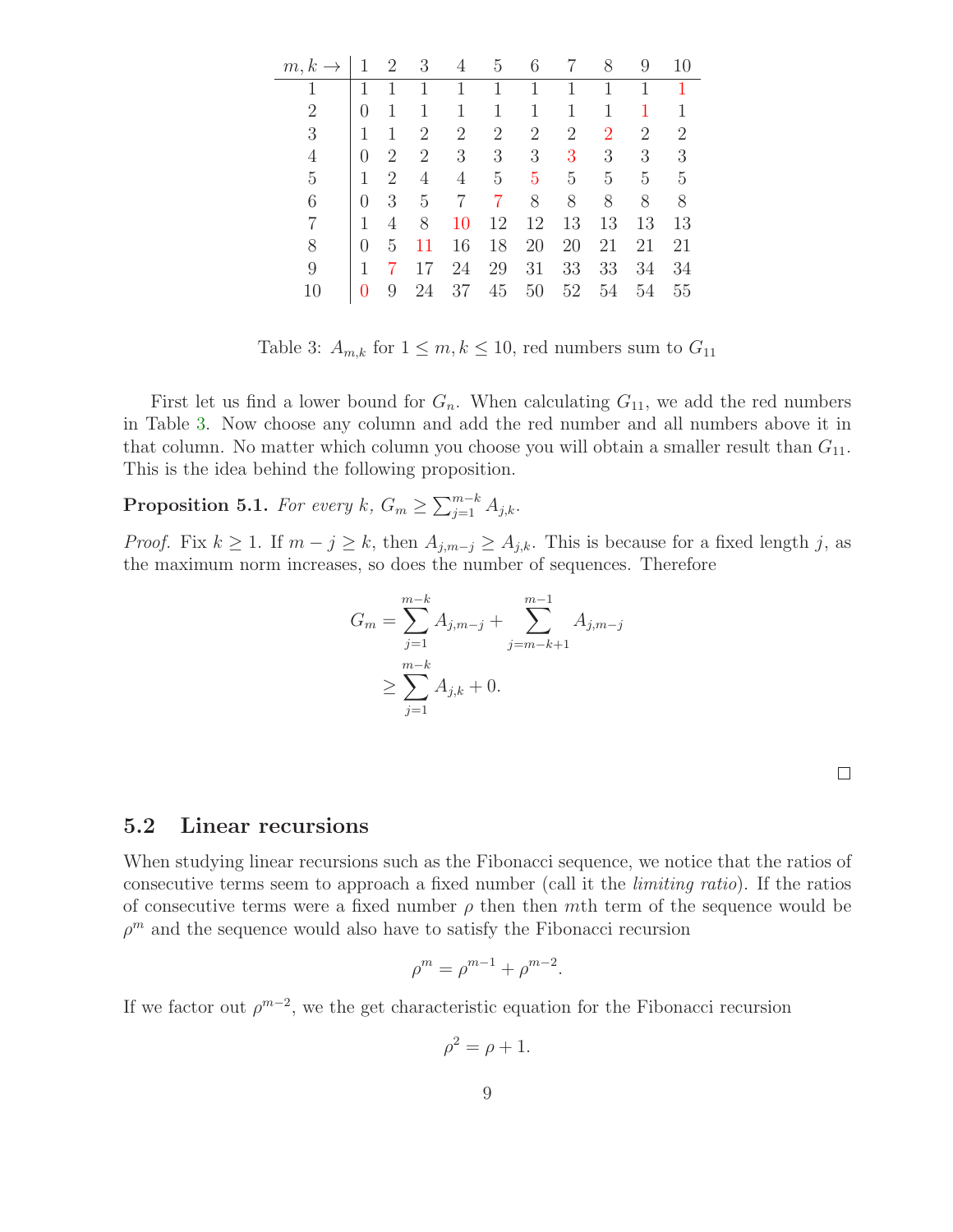Solving for  $\rho$ , we obtain two roots  $\phi = \frac{1+\sqrt{5}}{2}$  $\frac{\sqrt{5}}{2}$  and  $\lambda_1 = \frac{1-\sqrt{5}}{2}$  $\frac{20}{2}$ . We find another closed form formula for the Fibonacci sequence by writing

$$
F_n = b_0 \phi^n + b_1 \lambda_1^n,
$$

and then using the fact that  $F_1 = 1, F_2 = 1$  to solve for the constants  $b_0$  and  $b_1$ , we obtain

$$
F_n = \frac{\phi^n - \lambda_1^n}{\sqrt{5}}.
$$

Notice since  $\phi$  is the larger of the two roots (in absolute value), as n increases the Fibonacci numbers grow very closely to  $\frac{\phi^n}{\sqrt{5}}$ .

Just as with all linear recursions, for a fixed k, the terms of  $A_{m,k}$  can be expressed in a closed form manner using the zeros of the recursion's characteristic polynomial. In this case the characteristic polynomial is

<span id="page-9-0"></span>
$$
x^{k+2} - x^{k+1} - x^k + 1.
$$

This polynomial has  $k + 2$  zeros (counting multiplicity), and for  $k > 1$ , one of these zeros is real and larger than 1. We will call this zero  $\phi_k$  with multiplicity  $\alpha_0$ . Label the remaining zeros as  $\lambda_1, \ldots, \lambda_j$  with multiplicities  $\alpha_1, \ldots, \alpha_j$  (most of these are complex numbers). Using linear recursion theory, we can write

$$
A_{m,k} = \sum_{i=1}^{\alpha_0} b_{i,0} m^{i-1} \phi_k^m + \sum_{l=1}^j \sum_{i=1}^{\alpha_j} b_{i,l} m^{i-1} \lambda_l^m.
$$
 (5.1)

The coefficients  $b_{i,l}$  can be determined using the first  $k+2$  terms of the recursion. So in theory, nice formulas can be obtained for  $A_{m,k}$ ; however computing the zeros and then solving the systems of linear equations can only be done approximately. Nontheless determining which zero is the largest in absolute value will go a long way in approximating  $A_{m,k}$ .

<span id="page-9-1"></span>**Proposition 5.2.** Let  $k > 1$  and  $\phi_k, \lambda_1, ..., \lambda_j$  be the zeros of  $f_k(z) = z^{k+2} - z^{k+1} - z^k + 1$ , *where*  $\phi_k$  *is the real zero that is larger than 1. For all*  $1 \leq i \leq j$ ,  $\phi_k > |\lambda_i|$ *. Furthermore,*  $\phi_k$ *is a zero of multiplicity one.*

*Proof.* Since  $\phi_k$  is a zero of  $f_k(z)$ ,  $(z - \phi_k)$  is a factor. A simple multiplication shows that

$$
f_k(z) = (z - \phi_k)(z^{k+1} + (\phi_k - 1)z^k - \sum_{j=0}^{k-1} z^j \phi_k^{-j-1}).
$$

Consider the function  $g_k(z) = (\phi_k - 1)z^k - \sum_{j=0}^{k-1} z^j \phi_k^{-j-1}$ . For all z such that  $|z| = \phi_k$ , we have

$$
|g_k(z)| \le (\phi_k - 1)\phi_k^k + \sum_{j=0}^{k-1} \phi_k^j \phi_k^{-j-1}
$$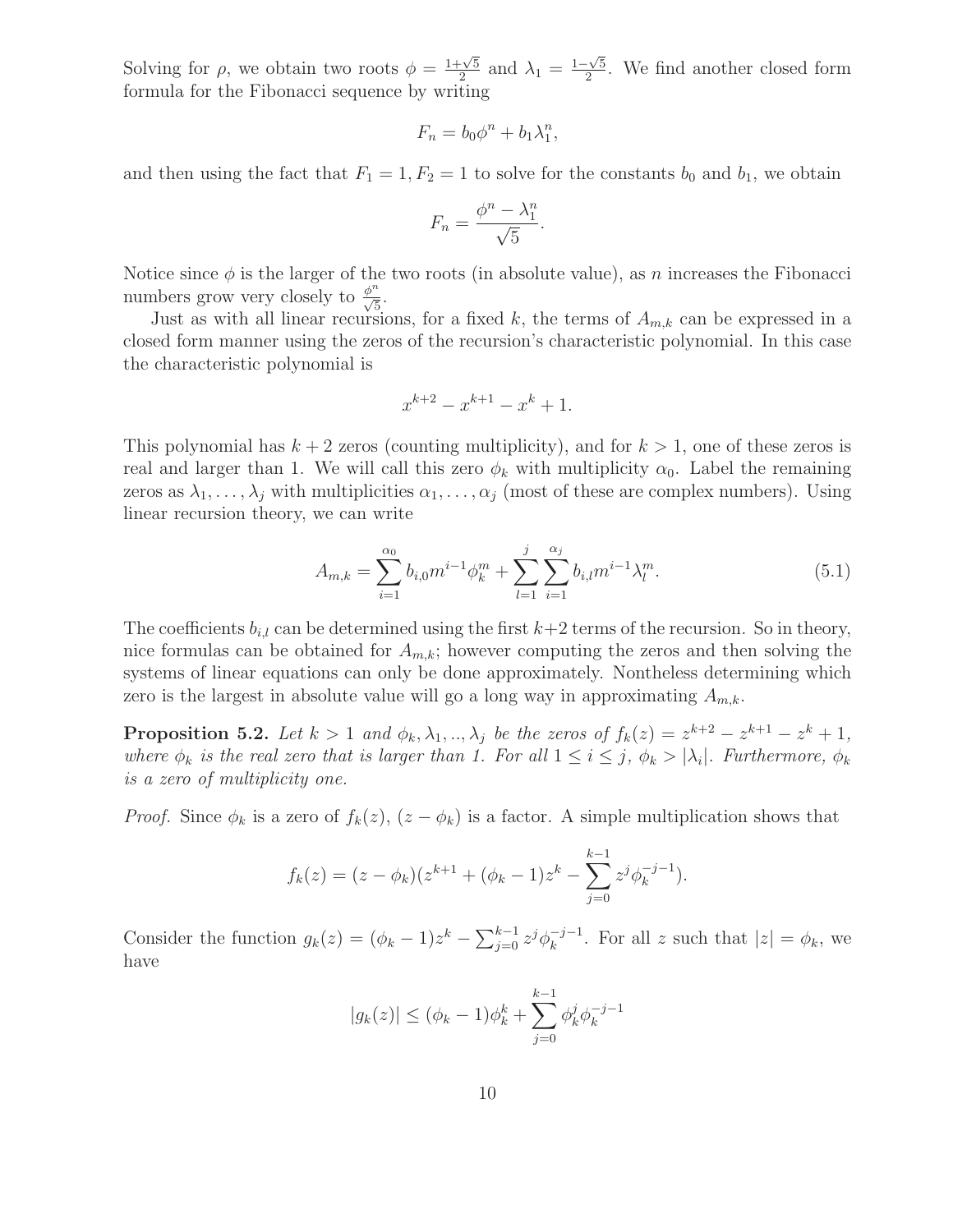$$
= \phi_k^{k+1} - \phi_k^k + \sum_{j=0}^{k-1} \phi_k^{-1}
$$

$$
= \phi_k^{k+1} - \phi_k^k + k\phi_k^{-1}
$$

$$
< \phi_k^{k+1}.
$$

Where the last inequality is justified because for all  $k \geq 2$ ,  $\phi_k \geq \phi_2 > \sqrt[3]{2} \geq \sqrt[k+1]{k}$ . On the closed curve  $|z| = \phi_k$ , we have  $|g_k(z)| \leq \phi_k^{k+1} = |z^{k+1}|$ . Thus Rouche's theorem (see any complex analysis textbook, for example [\[3\]](#page-18-3)) tells us that  $z^{k+1}$  and  $z^{k+1} + g_k(z)$  have the same number of zeros inside the curve  $|z| = \phi_k$ . The polynomial  $z^{k+1}$  has  $k+1$  zeros inside this curve. Therefore all  $k + 1$  zeros of  $z^{k+1} + g_k(z)$  are inside this curve. That is, for all  $1 \leq i \leq j, \phi_k > |\lambda_i|$  and  $\phi_k$  has multiplicity one. П

In light of [\(5.1\)](#page-9-0) and Proposition [5.2,](#page-9-1) we see that for large m the term  $b_{1,0}\phi_k^m$  is the dominating factor in computing  $A_{m,k}$ . Furthermore

$$
\lim_{m \to \infty} \frac{A_{m+1,k}}{A_{m,k}} = \phi_k.
$$

Clearly,  $\phi_k < \phi$  for all k; the sequences  $A_{m,k}$  grow slower than the Fibonacci sequence. Also  $\lim_{k\to\infty}\phi_k=\phi$ ; as k goes to infinity  $A_{m,k}$  goes to the Fibonacci sequence. Furthermore, for  $k_1 < k_2$ , we have  $\phi_{k_1} < \phi_{k_2}$ . We can generalize the definition of  $\phi_k$  for nonintegers  $k > 1$  as well by defining  $\phi_k$  to be the largest positive real zero of  $f_k(z) = z^{k+2} - z^{k+1} - z^k + 1$ . Now that we know which zero to focus on, we must find a way to approximate it. We begin the following subsection with a lower bound for  $\phi_k$ .

#### <span id="page-10-0"></span>5.3 Proof of Theorem [3.1](#page-6-2)

**Proposition 5.3.** *For every*  $k \ge 8$ ,  $\phi_k \ge \phi \left( \frac{\sqrt{5} \phi^{k+1} - (k+2)}{\sqrt{5} \phi^{k+1} - (k+1)} \right)$ .

*Proof.* Let  $f_k(x) = x^2 + x - 1 - x^{k+2}$ . The largest zero of  $f_k(x)$  will be the reciprocal of  $\phi_k$ . We use a linear approximation to  $f_k$  at  $\phi^{-1}$  and the following:

$$
f_k(\phi^{-1}) = -\phi^{-k-2}
$$
  

$$
f'_k(\phi^{-1}) = \sqrt{5} - (k+2)\phi^{-k-1}
$$
  

$$
f''_k(x) = 2 - (k+2)(k+1)x^k.
$$

So the linear approximation is

$$
f_k(x) \approx (\sqrt{5} - (k+2)\phi^{-k-1})(x - \phi^{-1}) - \phi^{-k-2}.
$$

For  $k \geq 8$ ,  $2 - (k+1)(k+2)\phi^{-k} > 0$ . Thus  $f_k(x)$  is concave up at  $x = \phi^{-1}$  and the linear aproximation is an underestimate. Now because the linear approximation is an underestimate and  $f_k(\phi^{-1})$  is negative, the approximation of  $\phi_k^{-1}$ , call it  $\phi_k^{-1}$ , using Newton's method, will be larger than  $\phi_k^{-1}$ . Indeed,

$$
\tilde{\phi}_k^{-1} = \phi^{-1} + \frac{\phi^{-k-2}}{\sqrt{5 - (k+2)\phi^{-k-1}}}
$$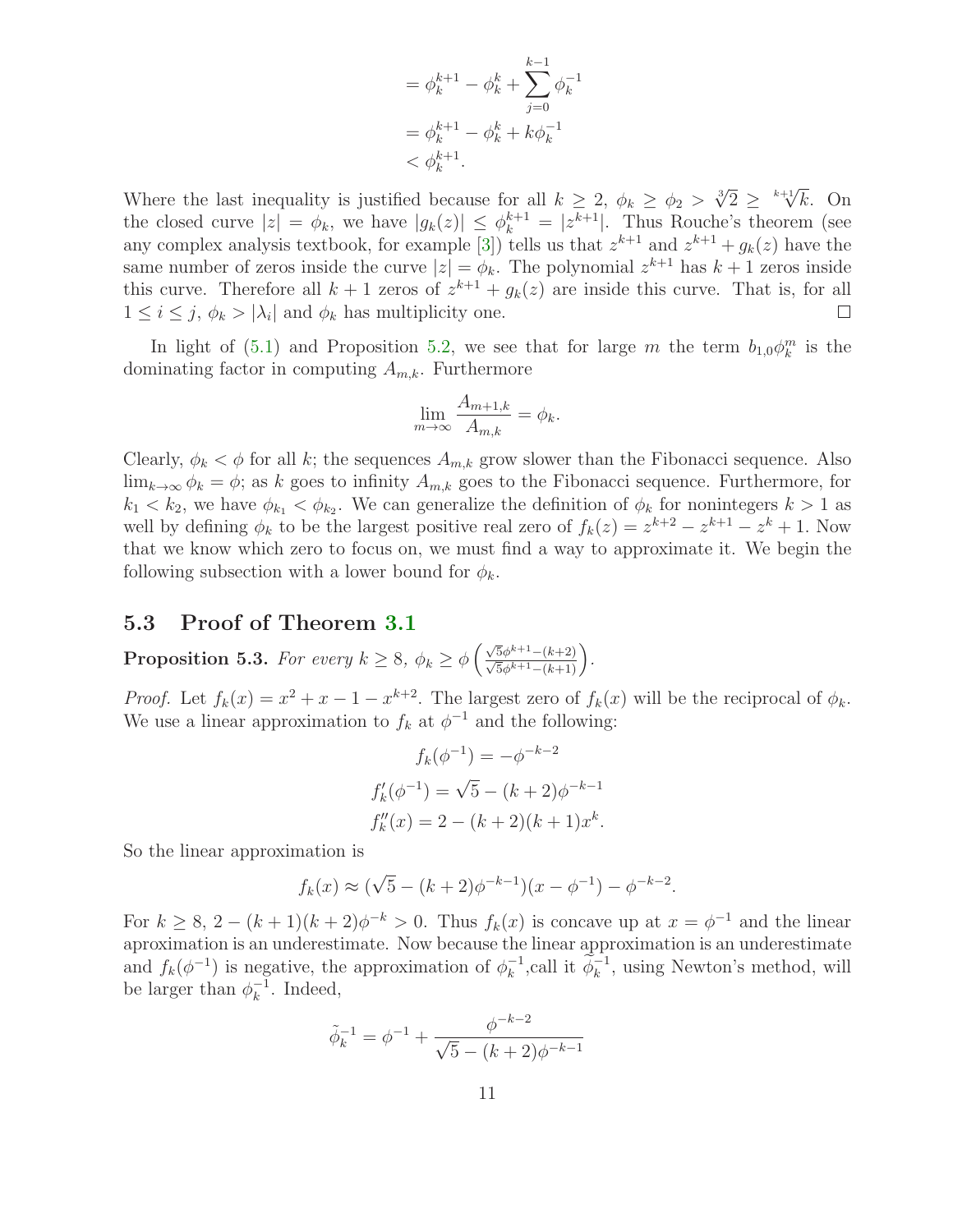$$
= \frac{\phi^{-1}(\sqrt{5} - (k+2)\phi^{-k-1}) + \phi^{-k-2}}{\sqrt{5} - (k+2)\phi^{-k-1}}
$$

$$
= \phi^{-1}\left(\frac{\sqrt{5} - (k+1)\phi^{-k-1}}{\sqrt{5} - (k+2)\phi^{-k-1}}\right)
$$

$$
= \phi^{-1}\left(\frac{\phi^{k+1}\sqrt{5} - (k+1)}{\phi^{k+1}\sqrt{5} - (k+2)}\right).
$$

Since  $\phi_k^{-1} < \phi_k^{-1}$ , we have

$$
\phi_k > \phi \left( \frac{\phi^{k+1}\sqrt{5} - (k+2)}{\phi^{k+1}\sqrt{5} - (k+1)} \right).
$$

Since  $G_n$  is bounded below by the sum of the first few terms of a linear recursion using Proposition [5.1](#page-8-1) and in turn those terms are approximately exponential, we can approximate  $G_n$  by summing a geometric series. In order to provide the details, a lemma is in order.

<span id="page-11-0"></span>**Lemma 5.4.** *Let*  $r = \log_{\phi} m$ *. For all*  $m > 2$ ,  $\phi_r^m \ge C\phi^m$ *.* 

*Proof.* If  $m \ge 50$ , then  $r \ge 8$ , we can use Proposition [5.3](#page-10-0) to see that

$$
\ln\left(\frac{\phi_r}{\phi}\right)^m \ge m \ln\left(\frac{\sqrt{5}m\phi - r - 2}{\sqrt{5}m\phi - r - 1}\right)
$$
  
=  $m \ln\left(1 - \frac{1}{\sqrt{5}m\phi - r - 1}\right)$   
 $\ge -2m\left(\frac{1}{\sqrt{5}m\phi - r - 1}\right)$   
 $\ge -2m\left(\frac{1}{\sqrt{5}m\phi - m}\right)$   
=  $\left(\frac{-2}{\sqrt{5}\phi - 1}\right).$ 

In the third step, we observed that for all  $-\frac{1}{2} < x < 0$ ,  $\ln(1+x) > 2x$ . Exponentiating, we have

$$
\left(\frac{\phi_r}{\phi}\right)^m \geq e^{\left(\frac{-2}{\sqrt{5}\phi - 1}\right)}.
$$

 $\int_{0}^{50} \phi^{m}$ , and the result is obtained with  $C =$  $\int$   $\phi_1$ If  $m \leq 50$  then we can bound  $\phi_r^m \geq$ φ  $\min\left\{e^{\left(\frac{-2}{\sqrt{5}\phi-1}\right)}\right\}$  $\Big)^{50}$ .  $\int_{\gamma_1} \left( \frac{\phi_1}{\phi_2} \right)$  $\Box$ φ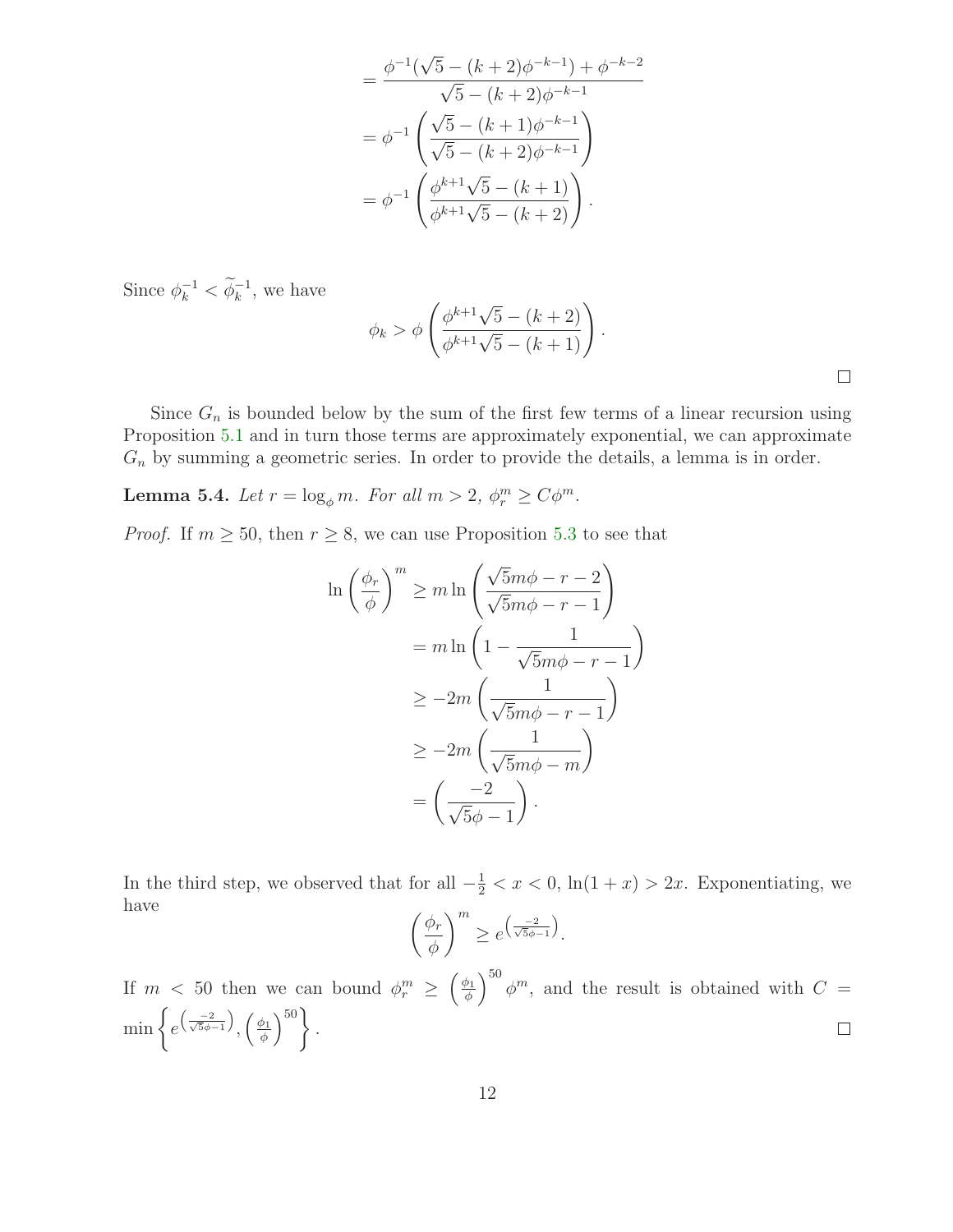We are now ready to prove Theorem [3.1.](#page-6-2)

*Proof.* Let  $r = \lfloor \log_{\phi} n \rfloor$ . Using Proposition [5.1](#page-8-1) with  $k = r$ , we have  $G_n \ge \sum_{m=1}^{n-r} A_{m,r}$ . Since  $A_{m,r}$  is a linear recursion with limiting ratio  $\phi_r$ ,  $A_{m,r} \geq K_1 \phi_r^m$  for some constant  $K_1$  which is independent of  $m$ . Therefore,

$$
G_n \geq \sum_{m=1}^{n-r} A_{m,r}
$$
  
\n
$$
\geq \sum_{m=1}^{n-r} K_1 \phi_r^m
$$
  
\n
$$
= K_2 \phi_r^{n-r}
$$
  
\n
$$
\geq K_2 \phi_{\log_{\phi} n}^{n-r}
$$
  
\n
$$
\geq K_2 C \phi_{\log_{\phi} n}^{n-\log_{\phi} n-1}
$$
  
\n
$$
= \frac{C_1 \phi^n}{n},
$$

where in the 6th step we used Lemma [5.4.](#page-11-0)

### 6 Upper bound for  $G_n$

#### 6.1 The main idea

Let's refer to Table [4](#page-13-0) to try to obtain an upper bound for  $G_n$ . Again the values in red are summed to get  $G_{11}$ . The important thing to notice for an upper bound is that roughly the first half (starting in the upper right corner) of the numbers to be summed are the Fibonacci sequence. So if we go to the column which starts with the same number of terms from the Fibonacci sequence and sum down, we will have an upper bound. How far down should we sum? Well  $G_{11}$  is the sum of 10 terms so using the first 10 terms in that column (underlined numbers in Table [4\)](#page-13-0) will definitely give an upper bound.

However, we can find a better upper bound. Towards the end of the column with underlined numbers, the underlined numbers (approximation of  $G_{11}$ ) are much larger than the numbers in red  $(G_{11})$ . How can we get around using those extraordinarily large numbers? The largest summand used to determine  $G_{11}$  is 11. So instead of adding 20, 31, and 50, replace each of those with 11 (notice also that leaving the 20 alone and replacing 31 and 50 with 7 and 7 would give another upper bound). In fact, we need not be concerned about which column we choose. We are finding an upper bound so that we can approximate the first segment of summands with Fibonacci numbers. So for a general  $G_n$ , the strategy is to locate the largest summand,  $g_{\text{max}}$ , or at least find a summand so that all the summands to the left and below are smaller. Starting from the upper right, replace all summands in  $G_n$  up to  $g_{\text{max}}$  with the Fibonacci sequence and replace the remaining summands with  $g_{\text{max}}$ .

 $\Box$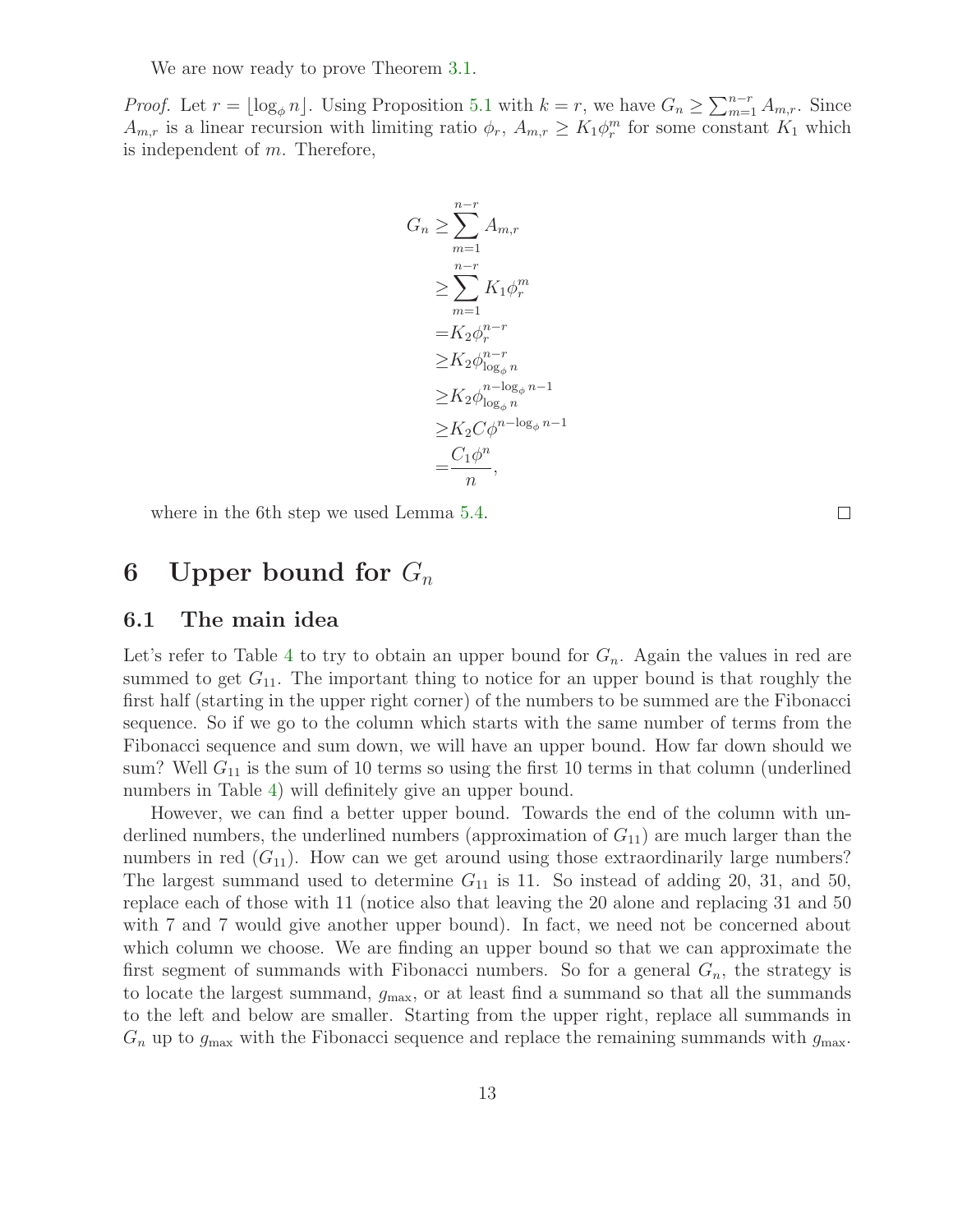| $m, k \rightarrow$ |   | 2 | 3              | 4              | 5              | 6               |                | 8              | 9              | 10             |
|--------------------|---|---|----------------|----------------|----------------|-----------------|----------------|----------------|----------------|----------------|
|                    |   |   | 1              |                | 1              | <u>1</u>        |                |                |                | 1              |
| 2                  | 0 |   |                | 1              | 1              | 1               | 1              |                | 1              | 1              |
| 3                  | 1 | 1 | $\overline{2}$ | $\overline{2}$ | $\overline{2}$ | $\overline{2}$  | $\overline{2}$ | $\overline{2}$ | $\overline{2}$ | $\overline{2}$ |
| 4                  | 0 | 2 | $\overline{2}$ | 3              | 3              | $\overline{3}$  | 3              | 3              | 3              | 3              |
| 5                  | 1 | 2 | 4              | 4              | $\overline{5}$ | $\overline{5}$  | 5              | 5              | 5              | 5              |
| 6                  | 0 | 3 | 5              | 7              | 7              | $\underline{8}$ | 8              | 8              | 8              | 8              |
|                    | 1 | 4 | 8              | 10             | 12             | 12              | 13             | 13             | 13             | 13             |
| 8                  | 0 | 5 | 11             | 16             | 18             | 20              | 20             | 21             | 21             | 21             |
| 9                  | 1 |   |                | 24             | 29             | 31              | 33             | 33             | 34             | 34             |
| 10                 |   | 9 | 24             | 37             | 45             | 50              | 52             | 54             | 54             | 55             |

<span id="page-13-0"></span>Table 4:  $A_{m,k}$  for  $1 \leq m, k \leq 10$ , underlined numbers are an upper bound for  $G_{11}$ 

But how do we find  $g_{\text{max}}$  for an arbitrary n? We need to determine which column contains the largest summand for  $G_n$ . In order to do this we must first find an upper bound for  $\phi_k$ .

#### <span id="page-13-2"></span>6.2 Upper bound for  $\phi_k$

Proposition 6.1. *For all* k*,*

<span id="page-13-1"></span>
$$
\phi_k^{-1} \ge \frac{1 + k(k+2)\phi^{-k-1} - \sqrt{5 - k(k+2)\phi^{-2k-2} + 2\phi^{-k}(k(\phi-3) - 2)}}{-2 + (k+1)(k+2)\phi^{-k}}.\tag{6.1}
$$

*Proof.* As in Proposition [5.3,](#page-10-0) we will come up with this estimate using a degree 2 Taylor polynomial approximation,  $p_k(x)$  to  $f_k(x)$  centered at  $\phi^{-1}$ . The concavity of the approximation is  $p_k''(x) = f_k''(\phi^{-1})$ , a constant. The concavity of  $f_k(x)$  is given by  $f_k''(x) = 2 - (k+1)(k+2)x^k$ . If  $x > \phi^{-1}$ , then the concavity of  $f_k$  is less than the concavity of  $p_k$ . Therefore the slopes of  $p_k$  are increasing at a faster rate. Now  $f_k(\phi^{-1}) = p_k(\phi^{-1}) < 0$ , and  $p_k$  increases faster than  $f_k$ , so the zero of  $p_k$ ,  $\phi_k^{-1}$ , will be less than the zero of  $f_k$ ,  $\phi_k^{-1}$ . The second degree Taylor polynomial centered at  $\phi^{-1}$  is given by

$$
p_k(x) = \frac{f_k''(\phi^{-1})}{2}x^2 + x\left(f_k'(\phi^{-1}) - f_k''(\phi^{-1})\phi^{-1}\right) + \left(f_k(\phi^{-1}) - f_k'(\phi^{-1})\phi^{-1} + \frac{f_k''(\phi^{-1})}{2}\phi^{-2}\right)
$$
  
=  $ax^2 + bx + c$ ,

where

$$
a = 1 - \frac{(k+1)(k+2)}{2} \phi^{-k}
$$

$$
b = 1 + k(k+2)\phi^{-k-1},
$$

$$
c = -1 - \frac{k(k+1)}{2} \phi^{-k-2}.
$$

,

The approximation  $p_k(x)$  will have two roots the positive one is the right hand side of [\(6.1\)](#page-13-1). To find the zeros of  $p_k$ , we use the quadratic formula and much omitted algebra.  $\Box$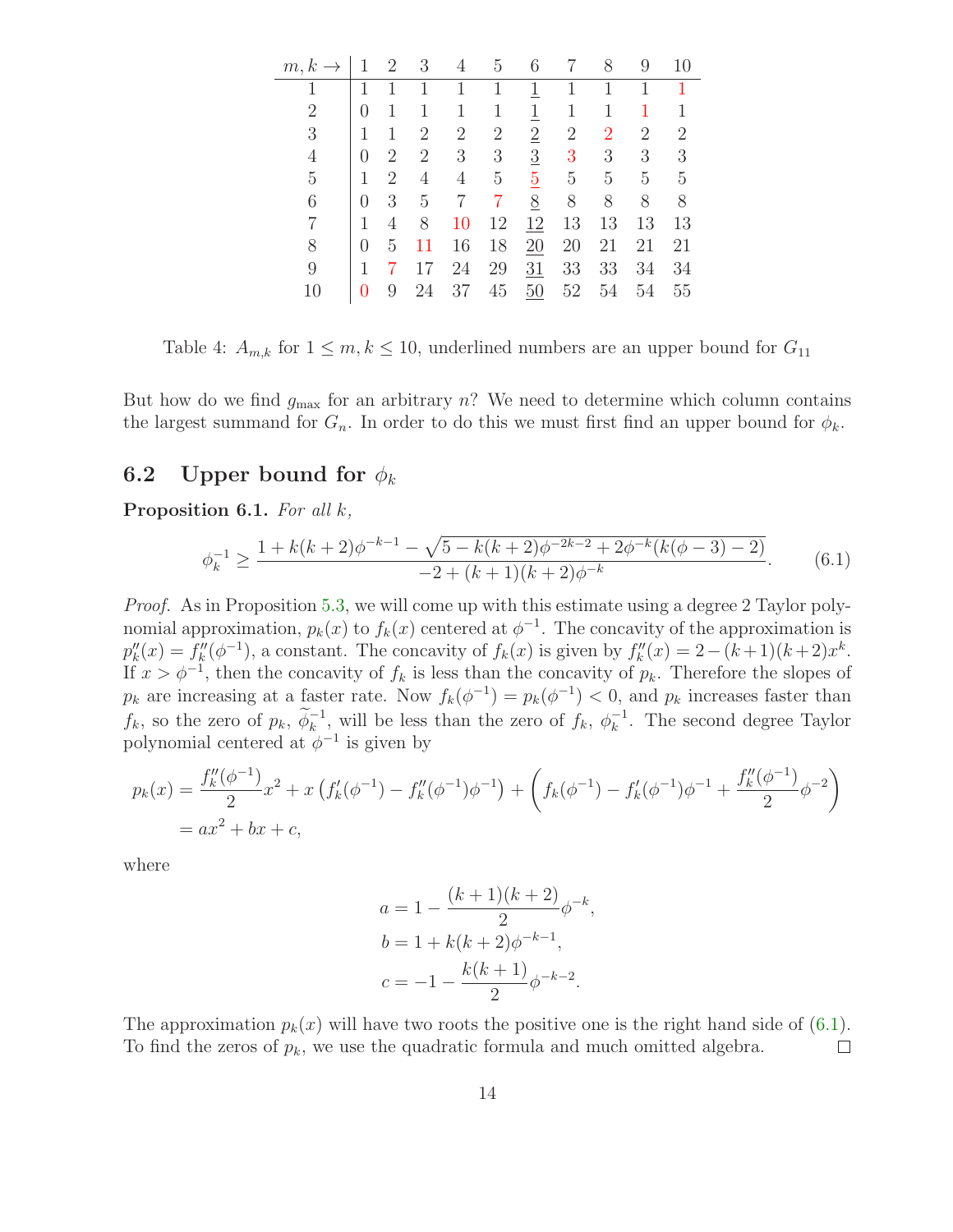| k              | min <i>n</i> such that $A_{n-k,k} < A_{n-k-1,k+1}$ |
|----------------|----------------------------------------------------|
| 1              | $\overline{2}$                                     |
| $\overline{2}$ | 7                                                  |
| 3              | 13                                                 |
| $\overline{4}$ | 24                                                 |
| $\rm 5$        | 44                                                 |
| 6              | 75                                                 |
| $\overline{7}$ | 125                                                |
| 8              | 207                                                |
| 9              | 339                                                |
| 10             | 551                                                |
| 11             | 901                                                |
| 12             | 1462                                               |

<span id="page-14-0"></span>Table 5: Locating  $g_{\text{max}}$ 

<span id="page-14-1"></span>The upper bound for  $\phi_k$  (as well as the lower bound) appear to be artificially complicated. They are only bounds, after all. Why not find simpler looking bounds? For example, why not use

$$
\phi_k^{-1} \ge \frac{1 + k(k+2)\phi^{-k-1} - \sqrt{5}}{-2 + (k+1)(k+2)\phi^{-k}}
$$
\n(6.2)

to obtain an upper bound for  $\phi_k$ ? We will see later that every term in the bounds from Propositions [5.3](#page-10-0) and [6.1](#page-13-2) is necessary for later estimates to work out.

#### 6.3 Determing how to split the sum

It turns out that when finding an upper bound for  $G_n$ , locating the largest summand,  $g_{\text{max}}$ is not crucial. We will estimate  $G_n$  by splitting the sum into two pieces. We can split the sum anywhere as long as the summand before (left and below) the split is larger than any other summand before the split. In other words, we need to find a number  $k_s$  such that,  $A_{n-k<sub>s</sub>,k<sub>s</sub>} > A_{n-k,k}$  for all  $k < k<sub>s</sub>$ . In Table [4](#page-13-0) we see that  $k<sub>s</sub>$  for approximating  $G_{11}$  could be 1,2, or 3. Nonetheless, one can still find  $g_{\text{max}}$  for some n. Using a computer algebra system, we obtain Table [5.](#page-14-0) We can use Table [5](#page-14-0) for  $n \leq 1462$  to determine which summand of  $G_n$  is the largest. For example let  $n = 200$ . We can see from Table [5](#page-14-0) that  $A_{n-k,k} < A_{n-k-1,k+1}$  for all  $k \le 7$ , but  $A_{n-8,8} \nleq A_{n-9,9}$ . So the eighth summand of  $G_{200}$  is the largest one. Looking at Table [5](#page-14-0) we observe that the second column seems to grow exponentially. This is verified in the following proposition.

<span id="page-14-2"></span>**Proposition 6.2.** *There exists a*  $K \in \mathbb{N}$  *such that for all*  $k \geq K$ *, if*  $n \geq \phi^{k+2}4\sqrt{5} \ln \phi$ *, then*  $\phi_k^n \leq \phi_{k+1}^{n-1}$ .

*Proof.* For any given k,  $\phi_k^n = \phi_{k+1}^{n-1}$  if  $n = \frac{\ln \phi_{k+1}}{\ln \phi_{k+1}}$  $\frac{\ln \phi_{k+1}}{\ln \frac{\phi_{k+1}}{\phi_k}}$ . Since  $\phi_{k+1} > \phi_k$ , if  $n \geq \frac{\ln \phi_{k+1}}{\ln \frac{\phi_{k+1}}{\phi_k}}$  $\ln \frac{\phi_{k+1}}{\phi_k}$ , then  $\phi_k^n \leq \phi_{k+1}^{n-1}$ . So we only need find an upper bound for  $\frac{\ln \phi_{k+1}}{\ln \frac{\phi_{k+1}}{\phi_k}}$ . Let us start by finding a lower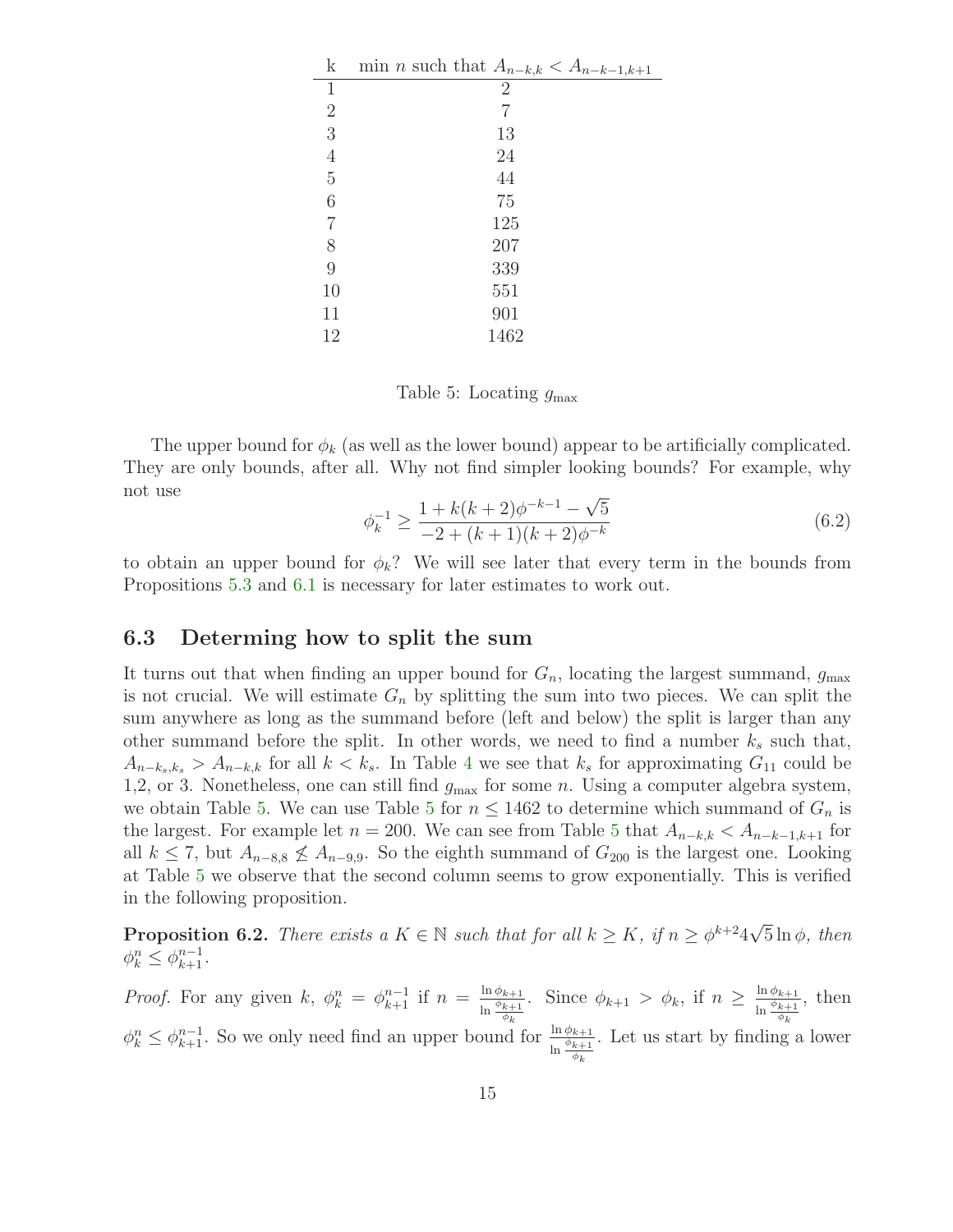bound for  $\ln \frac{\phi_{k+1}}{\phi_k}$ . Indeed,

$$
\ln \frac{\phi_{k+1}}{\phi_k} = \ln \left( 1 + \frac{\phi_{k+1} - \phi_k}{\phi_k} \right)
$$

$$
\geq \frac{1}{2} \left( \frac{\phi_{k+1} - \phi_k}{\phi_k} \right)
$$

$$
\geq \frac{1}{2\phi} \left( \phi_{k+1} - \phi_k \right).
$$

Using Propositions [6.1](#page-13-2) and [5.3,](#page-10-0) and setting

$$
A_k = \sqrt{5 - k(k+2)\phi^{-2k-2} + 2\phi^{-k}(k(\phi-3) - 2)},
$$

we have

$$
\phi_{k+1} - \phi_k \ge \phi \left( \frac{\sqrt{5}\phi^{k+2} - (k+3)}{\sqrt{5}\phi^{k+2} - (k+2)} \right) - \frac{-2 + (k+1)(k+2)\phi^{-k}}{1 + k(k+2)\phi^{-k-1} - A_k}
$$
  
\n
$$
= \phi \left( 1 - \frac{1}{\sqrt{5}\phi^{k+2} - (k+2)} \right) + \frac{2\phi^k - (k+1)(k+2)}{\phi^k + k(k+2)\phi^{-1} - A_k\phi^k}
$$
  
\n
$$
= -\frac{1}{\sqrt{5}\phi^{k+2} - (k+2)} + \frac{2\phi^k - (k+1)(k+2) + \phi^{k+1} + k(k+2) - A_k\phi^{k+1}}{\phi^k + k(k+2)\phi^{-1} - A_k\phi^k}
$$
  
\n
$$
= -\frac{1}{\sqrt{5}\phi^{k+2} - (k+2)} + \frac{\phi^{k+1}(\sqrt{5} - A_k) - (k+2)}{\phi^k + k(k+2)\phi^{-1} - A_k\phi^k}
$$
  
\n
$$
= \frac{-\frac{\phi^k + k(k+2)\phi^{-1} - A_k\phi^k}{\phi^k + k(k+2)\phi^{-1} - A_k\phi^k}}{\phi^k + k(k+2)\phi^{-1} - A_k\phi^k}
$$
  
\n
$$
:= \frac{-B_k + C_k}{\phi^k + k(k+2)\phi^{-1} - A_k\phi^k}
$$
  
\n
$$
= \frac{-B_k + C_k}{-\phi^k - k(k+2)\phi^{-1} + A_k\phi^k}.
$$

Let's investigate  $B_k$  and  $C_k$  closer by computing the limit of each as  $k \to \infty$ . We see

$$
\lim_{k \to \infty} B_k = \lim_{k \to \infty} \frac{-A_k \phi^k + \phi^k + k(k+2)\phi^{-1}}{\sqrt{5}\phi^{k+2} - (k+2)}
$$

$$
= \frac{1 - \sqrt{5}}{\sqrt{5}\phi^2}.
$$

In addition,

$$
\lim_{k \to \infty} C_k = \lim_{k \to \infty} (\phi^{k+1}(\sqrt{5} - A_k) - (k+2))
$$

$$
= \lim_{k \to \infty} \frac{(\sqrt{5}\phi^{k+1} - (k+2))^2 - (\phi^{k+1}A_k)^2}{\phi^{k+1}A_k + \sqrt{5}\phi^{k+1} - (k+2)}
$$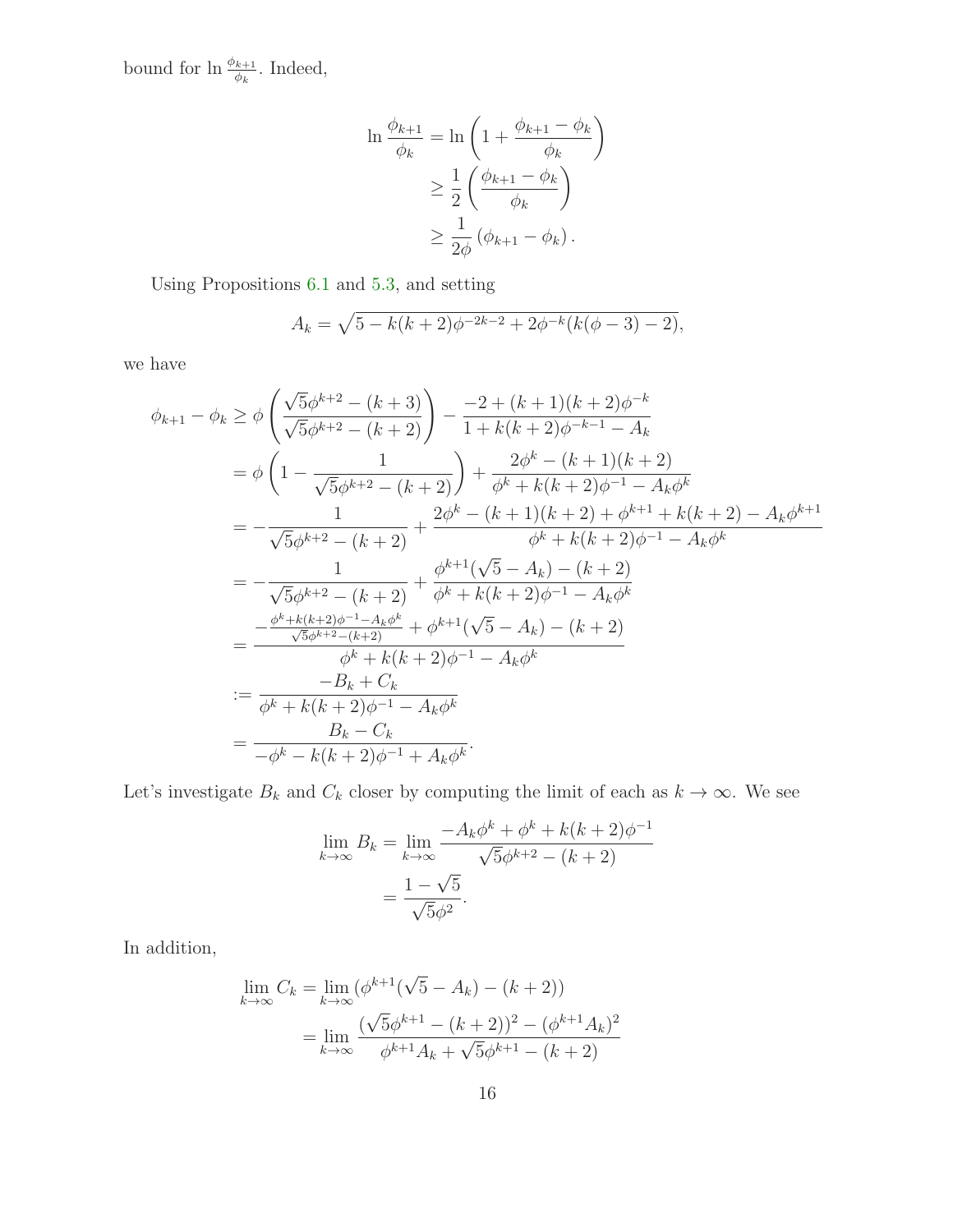$$
= \lim_{k \to \infty} \left( \frac{5\phi^{2k+2} - 2\phi^{k+1}\sqrt{5}(k+2) + (k+2)^2}{\phi^{k+1}A_k + \sqrt{5}\phi^{k+1} - (k+2)} - \frac{\phi^{2k+2}(5 - k(k+2)\phi^{-2k-2} + 2\phi^{-k}(k\phi - 3k - 2))}{\phi^{k+1}A_k + \sqrt{5}\phi^{k+1} - (k+2)} \right)
$$
  
\n
$$
= \lim_{k \to \infty} \frac{\phi^{k+1}(2 - 2\sqrt{5}) + (k+2)(2k+2)}{\phi^{k+1}A_k + \sqrt{5}\phi^{k+1} - (k+2)}
$$
  
\n
$$
= \frac{1 - \sqrt{5}}{\sqrt{5}}
$$

So  $\lim_{k\to\infty} (B_k - C_k) = \frac{\sqrt{5}-1}{\phi\sqrt{5}}$ . Therefore there exists a  $K \in \mathbb{N}$  such that for all  $k > K$ ,  $B_k - C_k \geq \frac{1}{2}$ 2  $\frac{\sqrt{5}-1}{\phi\sqrt{5}}$ .

Finally we return to estimating  $\phi_{k+1} - \phi_k$  as follows:

$$
\phi_{k+1} - \phi_k \ge \frac{\frac{\sqrt{5} - 1}{2\phi\sqrt{5}}}{-\phi^k - k(k+2)\phi^{-1} + A\phi^k}
$$

$$
\ge \frac{\frac{\sqrt{5} - 1}{2\phi\sqrt{5}}}{(\sqrt{5} - 1)\phi^k}
$$

$$
= \frac{1}{2\sqrt{5}\phi^{k+1}}.
$$

All the pieces fit together to provide:

$$
\frac{\ln \phi_{k+1}}{\ln \frac{\phi_{k+1}}{\phi_k}} \le \frac{\ln \phi_{k+1}}{\frac{1}{2\phi}(\phi_{k+1} - \phi_k)}
$$

$$
\le \frac{\ln \phi_{k+1}}{\frac{1}{2\phi} \cdot \frac{1}{2\sqrt{5}\phi^{k+1}}}
$$

$$
\le \phi^{k+2} 4\sqrt{5} \ln \phi
$$

provided  $k > K$ .

Note that if we had used [\(6.2\)](#page-14-1) to obtain our upper bound on  $\phi_k$ , that would make  $A_k = \sqrt{5}$  for all k and  $\lim_{k\to\infty} C_k$  would not exist.

#### 6.4 Proof of Theorem [3.2](#page-6-3)

The previous proposition would be perfect for our purposes if it were not for the fact that the estimate only works beyond an unspecified term  $K$ . In fact, we know the lower bound used in the proof is only valid for  $k > 8$ . Computer algebra systems can be used to verify that  $K = 12$ . However, Table [5](#page-14-0) can be used for small k. Proposition [6.2](#page-14-2) not only verifies that the growth of the terms in the second column of Table [5](#page-14-0) are exponential but it also allows us to locate a splitting point,  $k_s$ , for the sum determining  $G_n$  even for large n.

We are now ready to prove Theorem [3.2](#page-6-3)

 $\Box$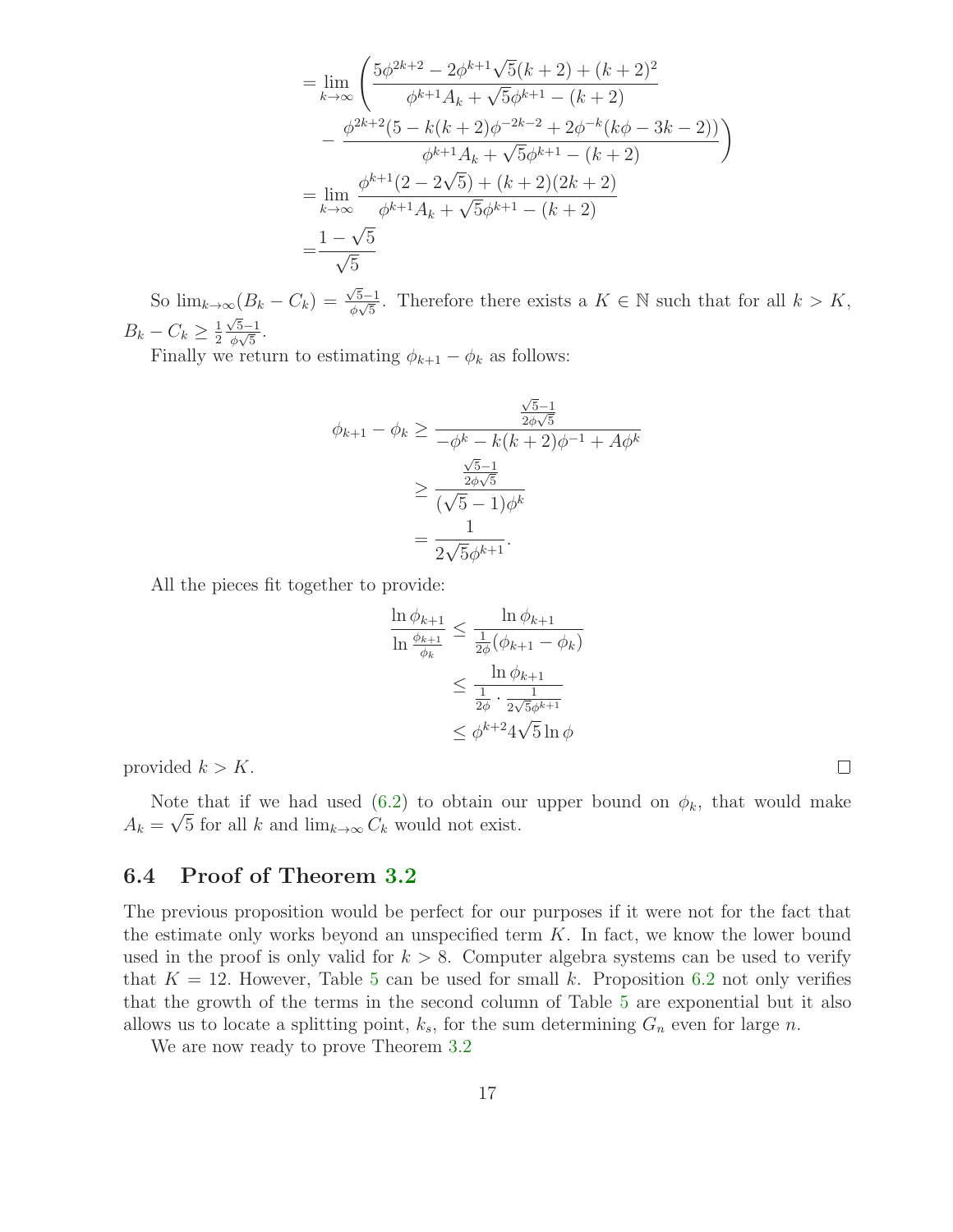*Proof.* Let  $k_s = \lfloor \log_\phi \frac{n}{8\phi^2 \sqrt{s}} \rfloor$  $\frac{n}{8\phi^2\sqrt{5}\ln\phi}$ . For all  $12 \leq k \leq k_s$ , we have

$$
\phi^{k+2}4\sqrt{5}\ln\phi \leq \phi^{k_s+2}4\sqrt{5}\ln\phi
$$

$$
\leq \frac{n}{2}
$$

$$
\leq n - k_s
$$

$$
\leq n - k.
$$

Therefore by Proposition [6.2,](#page-14-2) we have for all  $12 \leq k \leq k_s$ ,

<span id="page-17-0"></span>
$$
\phi_k^{n-k} \le \phi_{k+1}^{n-k-1}.\tag{6.3}
$$

Also by Table [5](#page-14-0) we have for all  $k < \min(12, k_s)$ ,

<span id="page-17-1"></span>
$$
\phi_k^{n-k} \le \phi_{k+1}^{n-k-1}.\tag{6.4}
$$

Putting [\(6.3\)](#page-17-0) and [\(6.4\)](#page-17-1) together we have for all  $k \leq k_s$ ,

<span id="page-17-2"></span>
$$
\phi_k^{n-k} \le \phi_{k+1}^{n-k-1}.\tag{6.5}
$$

 $\Box$ 

Now we split the sum determing  $G_n$  and apply  $(6.5)$  to obtain

$$
G_{n} = \sum_{k=1}^{k_{s}} A_{n-k,k} + \sum_{k=k_{s}+1}^{n-1} A_{n-k,k}
$$
  
\n
$$
\leq \sum_{k=1}^{k_{s}} A_{n-k,k} + \sum_{k=1}^{n-k_{s}-1} f_{k}
$$
  
\n
$$
\leq \sum_{k=1}^{k_{s}} A_{n-k,k} + f_{n-k_{s}+1}
$$
  
\n
$$
\leq K_{1} \sum_{k=1}^{k_{s}} \phi_{k}^{n-k} + f_{n-k_{s}+1}
$$
  
\n
$$
\leq K_{1} k_{s} \phi^{n-k_{s}} + K_{1} \phi^{n-k_{s}+1}
$$
  
\n
$$
= K_{1} \phi^{n-k_{s}} (k_{s} + \phi)
$$
  
\n
$$
\leq K_{1} \phi^{n-\log_{\phi}} \frac{n}{s\phi^{2}\sqrt{5} \ln \phi} \left( \log_{\phi} \frac{n}{8\phi^{2}\sqrt{5} \ln \phi} + 1 + \phi \right)
$$
  
\n
$$
\leq K_{1} 8\phi^{2} \sqrt{5} \frac{\phi^{n}}{n} (\ln n),
$$

where  $K_1 = \max_{k \le k_s} \{b_k | A_{m,k} < b_k \phi_k^m \}.$ 

# 7 Conclusion

Putting Theorem [3.1](#page-6-2) and Theorem [3.2](#page-6-3) together we have

$$
\frac{\phi^n}{n} \lesssim G_n \lesssim \frac{\ln n\phi^n}{n}.
$$